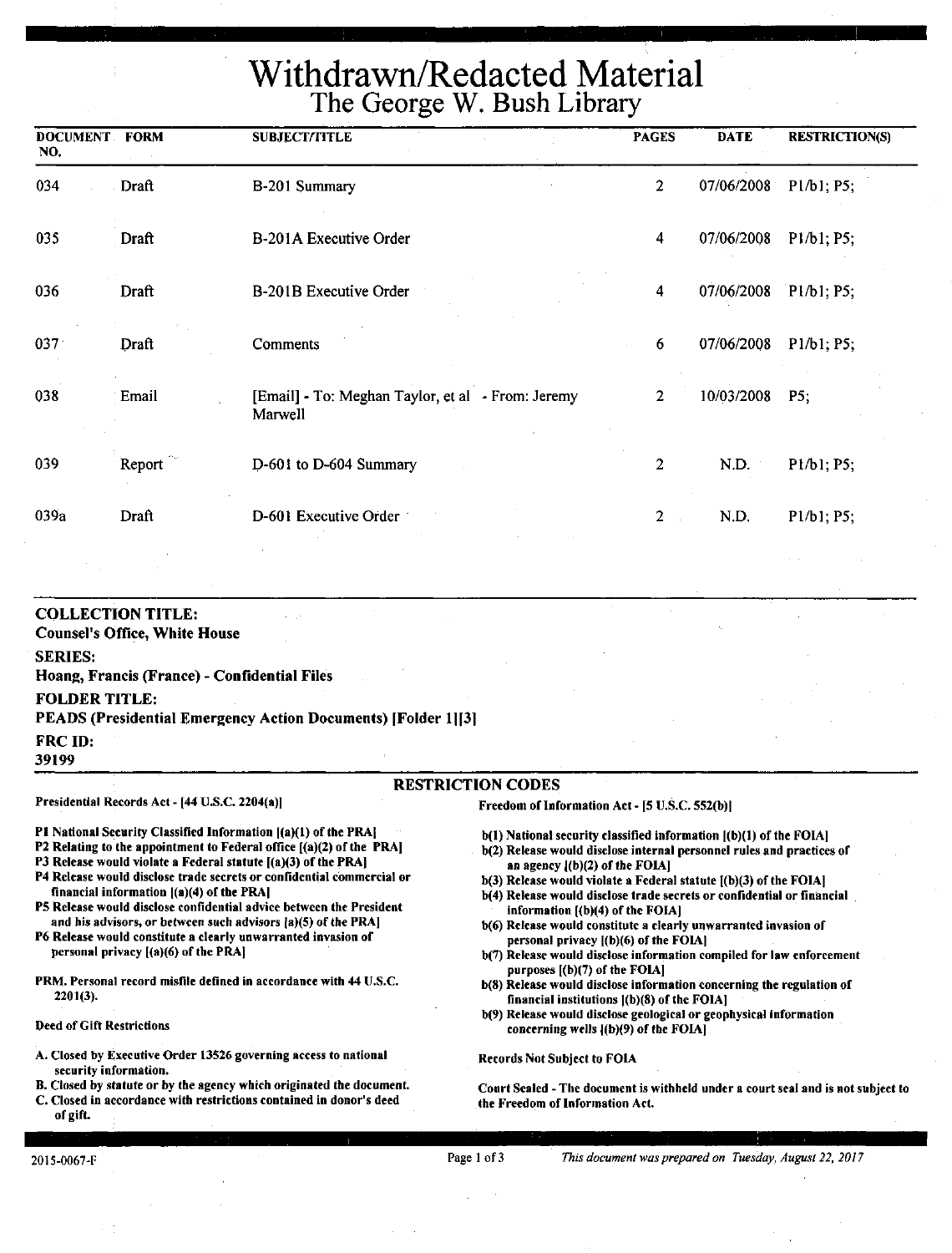# Withdrawn/Redacted Material The George W. Bush Library

| <b>DOCUMENT</b><br>NO. | <b>FORM</b> | <b>SUBJECT/TITLE</b>             | <b>PAGES</b>   | <b>DATE</b> | <b>RESTRICTION(S)</b> |
|------------------------|-------------|----------------------------------|----------------|-------------|-----------------------|
| 039b                   | Draft       | D-602 Executive Order            | $\overline{2}$ | N.D.        | P1/b1; P5;            |
| 039c                   | Draft       | D-603 Executive Order            | $\mathbf{2}$   | N.D.        | P1/b1; P5;            |
| 039d                   | Draft       | D-604 Executive Order            | $\overline{2}$ | N.D.        | P1/b1; P5;            |
| 040                    | Report      | D-601 to D-604 Executive Summary | 6              | N.D.        | P1/b1; P5;            |
| 041                    | Comments    | D-601 to D-604 Comments          | 31             | N.D.        | P1/b1; P5;            |
| 042                    | Draft       | F-201 Summary                    | $\mathbf{1}$   | N.D.        | P1/b1; P5;            |
| 042a                   | Draft       | F-201 Proclamation               | 5              | N.D.        | P1/b1; P5;            |
| 042b                   | Draft       | F-201 Comments                   | 5              | N.D.        | P1/b1; P5;            |

#### **COLLECTION TITLE:**  Counsel's **Office, White House SERIES: Hoang, Francis (France)** - **Confidential Files FOLDER TITLE: PEADS (Presidential Emergency Action Documents) [Folder 1][3] FRCID: 39199**  RESTRICTION CODES

#### Presidential Records Act- [44 U.S.C. 2204(a))

financial information ((a)(4) of the PRAJ

personal privacy ((a)(6) of the PRAJ

Pl National Security Classified Information [(a)(l) of the PRA] P2 Relating to the appointment to Federal office  $[(a)(2)$  of the PRA] P3 Release would violate a Federal statute [(a)(3) of the PRA] P4 Release would disclose trade secrets or confidential commercial or

PS Release would disclose confidential advice between the President and his advisors, or between such advisors [a)(S) of the PRAJ P6 Release would constitute-a clearly unwarranted invasion of

PRM. Personal record misfile defined in accordance with 44 U.S.C.

A. Closed by Executive Order 13526 governing access to national

B. Closed by statute or by the agency which originated the document. C. Closed in accordance with restrictions contained in donor's deed

#### Freedom of Information Act - [5 U.S.C. 552(b)]

b(l) National security classified information [(b)(l) of the FOIA]

- b(2) Release would disclose internal personnel rules and practices of an agency  $[(b)(2)$  of the FOIA $]$
- b(3) Release would violate a Federal statute ((b)(3) of the FOIA)
- b(4) Release would disclose trade secrets or confidential or financial information  $[(b)(4)$  of the FOIA]
- b(6) Release would constitute a clearly unwarranted invasion of personal privacy ((b)(6) of the FOIA]
- b(7) Release would disclose information compiled for law enforcement purposes ((b)(7) of the **FOIA]**
- b(S) Release would disclose information concerning the regulation of financial institutions f(b)(S) of the FOIA]
- b(9) Release would disclose geological or geophysical information concerning wells ((b)(9) of the FOIAJ

Records Not Subject to FOIA

Court Sealed - The document is withheld under a court seal and is not subject to the Freedom of Information Act.

of gift.

2201(3).

Deed of Gift Restrictions

security information.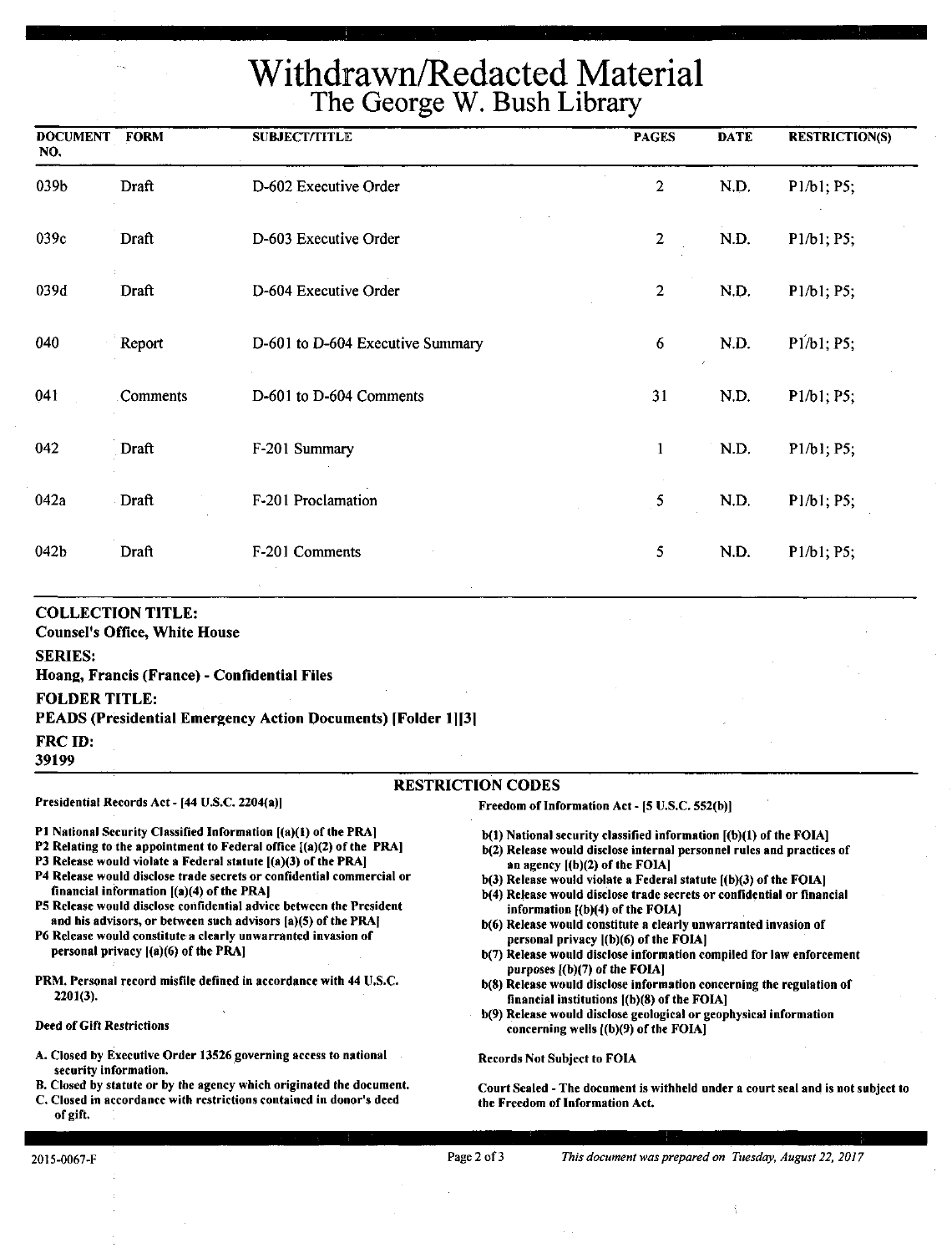# Withdrawn/Redacted Material The **George W. Bush** Library

| <b>DOCUMENT</b><br>NO. | <b>FORM</b>               | <b>SUBJECT/TITLE</b> | <b>PAGES</b>   | <b>DATE</b> | <b>RESTRICTION(S)</b> |
|------------------------|---------------------------|----------------------|----------------|-------------|-----------------------|
| 043                    | Report<br>$\mathcal{N}$ . | F-202 Summary        | $\overline{2}$ | N.D.        | P1/b1; P5;            |
| 043a                   | Draft                     | F-202 Proclamation   | 5              | N.D.        | P1/b1; P5;            |
| 043b                   | Draft                     | F-202 Comments       | 7              | N.D.        | P1/b1; P5;            |
|                        |                           |                      |                |             |                       |

**COLLECTION TITLE: Counsel's Office, White House SERIES: Hoang, Francis (France)** - **Confidential Files FOLDER TITLE: PEADS (Presidential Emergency Action Documents) [Folder 11[3] FRCID: 39199** 

#### RESTRICTION CODES

#### Presidential Records Act- [44 U.S.C. 2204(a)J

#### Freedom of Information Act - [5 U.S.C. 552(b))

- Pl National Security Classified Information ((a)(l) of the PRAJ
- P2 Relating to the appointment to Federal office [(a)(2) of the PRAJ
- P3 Release would violate a Federal statute  $[(a)(3)$  of the PRA]
- P4 Release would disclose trade secrets or confidential commercial or financial information f(a)(4) of the PRAJ
- PS Release would disclose confidential advice between the President and his advisors, or between such advisors (a)(S) of the PRA)
- P6 Release would constitute a clearly unwarranted invasion of personal privacy l(a)(6) of the PRA)
- PRM. Personal record misfile defined in accordance with 44 U.S.C. 2201(3).

#### Deed of Gift Restrictions

- A. Closed by Executive Order 13526 governing access to national security information.
- B. Closed by statute or by the agency which originated the document.
- C. Closed in accordance with restrictions contained in donor's deed of gift.

#### b(l) National security classified information [(b)(l) of the FOIA)

- b(2) Release would disclose internal personnel rules and practices of an agency [(b)(2) of the FOIAI
- b(3) Release would violate a Federal statute [(b)(3) of the FOIA]
- b(4) Release would disclose trade secrets or confidential or financial information [(b)(4) of the FOIA]
- b(6) Release would constitute a clearly unwarranted invasion of personal privacy [(b)(6) of the FOIA]
- b(7) Release would disclose information compiled for law enforcement purposes [(b)(7) of the FOIAI
- b(8) Release would disclose information concerning the regulation of financial institutions ((b)(8) of the FOIA)
- b(9) Release would disclose geological or geophysical information concerning wells ((b)(9) of the FOIA)

Records Not Subject to FOIA

Court Sealed -The document is withheld under a court seal and is not subject to the Freedom of Information Act.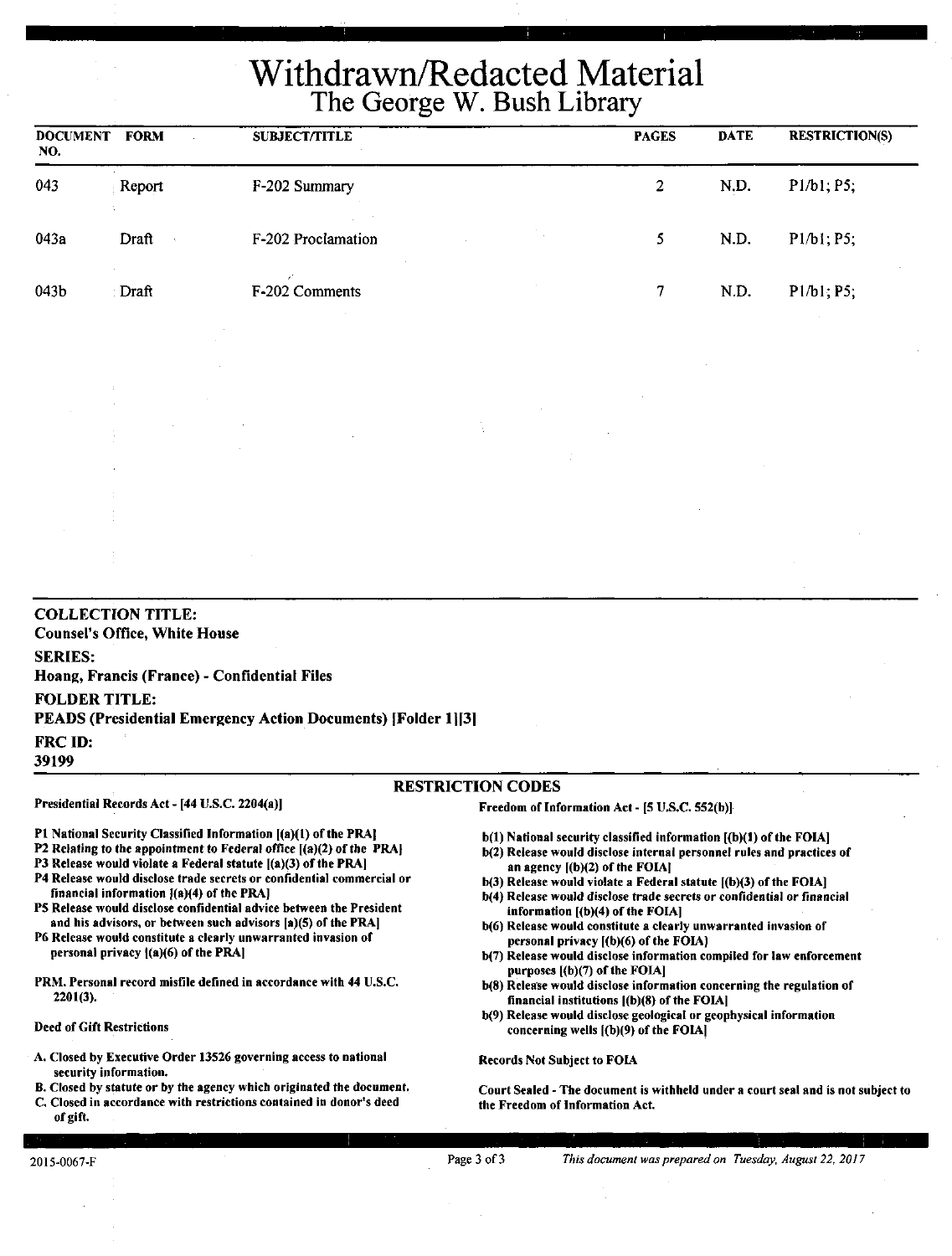سي

| <b>FORM</b> | <b>SUBJECT/TITLE</b> | <b>PAGES</b> | DATE                                                           | <b>RESTRICTION(S)</b> |
|-------------|----------------------|--------------|----------------------------------------------------------------|-----------------------|
| Draft       | B-201 Summary        |              | $07/06/2008$ P <sub>1</sub> /b <sub>1</sub> ; P <sub>5</sub> ; |                       |

#### **This marker identifies the original location of the withdrawn item listed above. For a complete list of items withdrawn from this folder, see the Withdrawal/Redaction Sheet at the front of the folder.**

| <b>COLLECTION:</b><br><b>Counsel's Office, White House</b>                                                                                                                                                                                                                                                                                                                                                                                                                                                                                                                                                                                                           |                                                                                                                                                                                                                                                                                                                                                                                                                                                                                                                                                                                                                                                                                                                                                                                            |
|----------------------------------------------------------------------------------------------------------------------------------------------------------------------------------------------------------------------------------------------------------------------------------------------------------------------------------------------------------------------------------------------------------------------------------------------------------------------------------------------------------------------------------------------------------------------------------------------------------------------------------------------------------------------|--------------------------------------------------------------------------------------------------------------------------------------------------------------------------------------------------------------------------------------------------------------------------------------------------------------------------------------------------------------------------------------------------------------------------------------------------------------------------------------------------------------------------------------------------------------------------------------------------------------------------------------------------------------------------------------------------------------------------------------------------------------------------------------------|
| <b>SERIES:</b>                                                                                                                                                                                                                                                                                                                                                                                                                                                                                                                                                                                                                                                       |                                                                                                                                                                                                                                                                                                                                                                                                                                                                                                                                                                                                                                                                                                                                                                                            |
| Hoang, Francis (France) - Confidential Files                                                                                                                                                                                                                                                                                                                                                                                                                                                                                                                                                                                                                         |                                                                                                                                                                                                                                                                                                                                                                                                                                                                                                                                                                                                                                                                                                                                                                                            |
| <b>FOLDER TITLE:</b><br><b>PEADS (Presidential Emergency Action Documents) [Folder 1][3]</b>                                                                                                                                                                                                                                                                                                                                                                                                                                                                                                                                                                         |                                                                                                                                                                                                                                                                                                                                                                                                                                                                                                                                                                                                                                                                                                                                                                                            |
| FRC ID:<br>39199                                                                                                                                                                                                                                                                                                                                                                                                                                                                                                                                                                                                                                                     | <b>FOIA IDs and Segments:</b>                                                                                                                                                                                                                                                                                                                                                                                                                                                                                                                                                                                                                                                                                                                                                              |
| OA Num.:<br>CF 0745                                                                                                                                                                                                                                                                                                                                                                                                                                                                                                                                                                                                                                                  | 2015-0067-F                                                                                                                                                                                                                                                                                                                                                                                                                                                                                                                                                                                                                                                                                                                                                                                |
| <b>NARA Num.:</b><br>815                                                                                                                                                                                                                                                                                                                                                                                                                                                                                                                                                                                                                                             |                                                                                                                                                                                                                                                                                                                                                                                                                                                                                                                                                                                                                                                                                                                                                                                            |
|                                                                                                                                                                                                                                                                                                                                                                                                                                                                                                                                                                                                                                                                      | <b>RESTRICTION CODES</b>                                                                                                                                                                                                                                                                                                                                                                                                                                                                                                                                                                                                                                                                                                                                                                   |
| Presidential Records Act - [44 U.S.C. 2204(a)]                                                                                                                                                                                                                                                                                                                                                                                                                                                                                                                                                                                                                       | Freedom of Information Act - [5 U.S.C. 552(b)]                                                                                                                                                                                                                                                                                                                                                                                                                                                                                                                                                                                                                                                                                                                                             |
| PI National Security Classified Information [(a)(1) of the PRA]<br>P2 Relating to the appointment to Federal office [(a)(2) of the PRA]<br>P3 Release would violate a Federal statute [(a)(3) of the PRA]<br>P4 Release would disclose trade secrets or confidential commercial or<br>financial information [(a)(4) of the PRA]<br>P5 Release would disclose confidential advise between the President<br>and his advisors, or between such advisors (a)(5) of the PRA]<br>P6 Release would constitute a clearly unwarranted invasion of<br>personal privacy [(a)(6) of the PRA]<br>PRM. Personal record misfile defined in accordance with 44 U.S.C.<br>$2201(3)$ . | b(1) National security classified information [(b)(1) of the FOIA]<br>b(2) Release would disclose internal personnel rules and practices of<br>an agency $[(b)(2)$ of the FOIA]<br>b(3) Release would violate a Federal statute [(b)(3) of the FOIA]<br>b(4) Release would disclose trade secrets or confidential or financial<br>information $  (b)(4)$ of the FOIA]<br>b(6) Release would constitute a clearly unwarranted invasion of<br>personal privacy [(b)(6) of the FOIA]<br>b(7) Release would disclose information compiled for law enforcement<br>purposes $[(b)(7)$ of the FOIA]<br>b(8) Release would disclose information concerning the regulation of<br>financial institutions $[(b)(8)$ of the FOIA?<br>b(9) Release would disclose geological or geophysical information |
| <b>Deed of Gift Restrictions</b>                                                                                                                                                                                                                                                                                                                                                                                                                                                                                                                                                                                                                                     | concerning wells [(b)(9) of the FOIA]                                                                                                                                                                                                                                                                                                                                                                                                                                                                                                                                                                                                                                                                                                                                                      |
| A. Closed by Executive Order 13526 governing access to national<br>security information.<br>B. Closed by statute or by the agency which originated the document.<br>C. Closed in accordance with restrictions contained in donor's deed<br>of gift.                                                                                                                                                                                                                                                                                                                                                                                                                  |                                                                                                                                                                                                                                                                                                                                                                                                                                                                                                                                                                                                                                                                                                                                                                                            |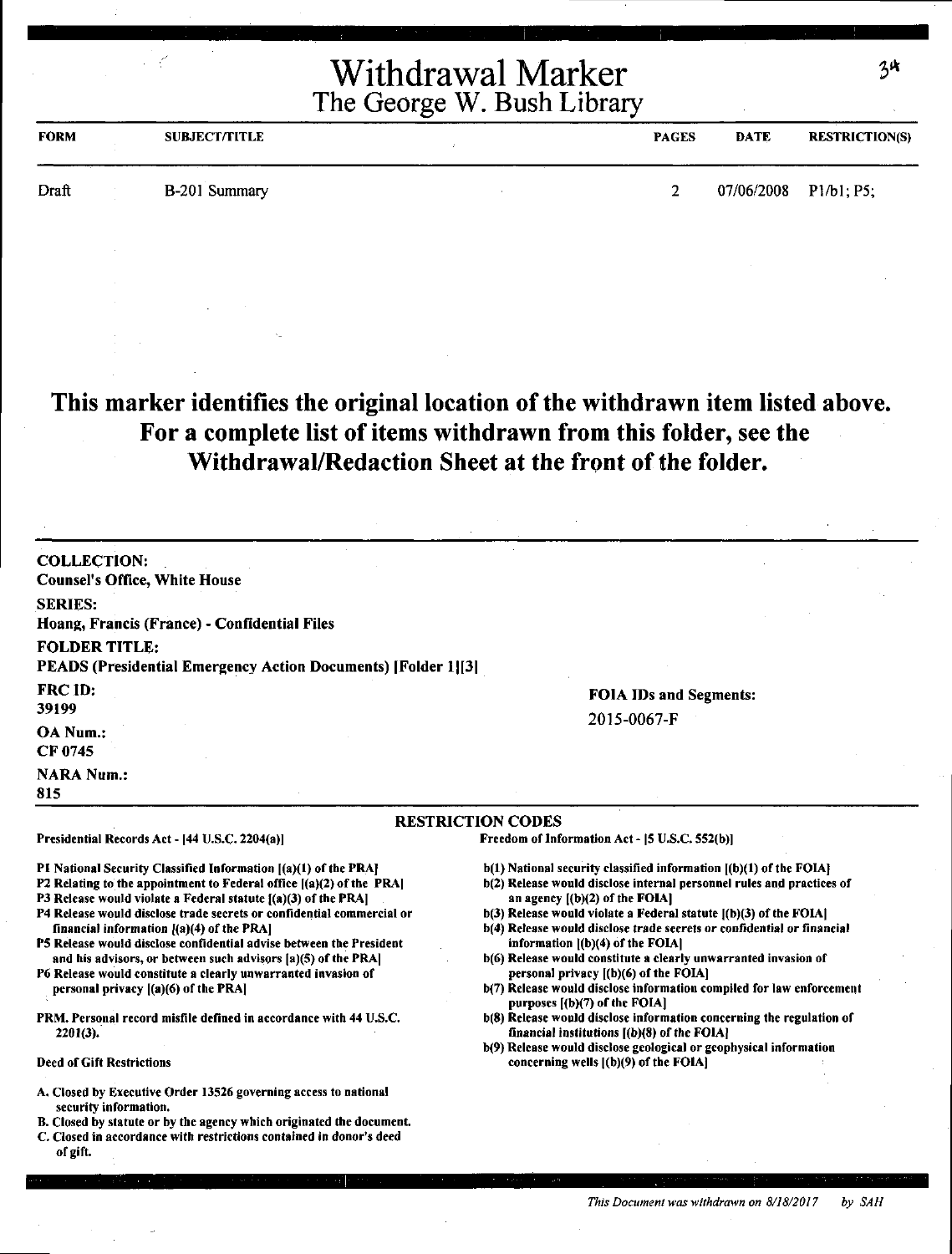|       | <b>Withdrawal Marker</b><br>The George W. Bush Library | 25           |                         |                       |
|-------|--------------------------------------------------------|--------------|-------------------------|-----------------------|
| FORM  | <b>SUBJECT/TITLE</b>                                   | <b>PAGES</b> | DATE                    | <b>RESTRICTION(S)</b> |
| Draft | B-201A Executive Order                                 |              | $07/06/2008$ P1/b1; P5; |                       |

#### **This marker identifies the original location of the withdrawn item listed above. For a complete list of items withdrawn from this folder, see the Withdrawal/Redaction Sheet at the front of the folder.**

| <b>COLLECTION:</b><br><b>Counsel's Office, White House</b>                                                                                                                                                                                                                                                                                                                                                                                                                                                                                                                                                                                                                                                 |                                                                                                                                                                                                                                                                                                                                                                                                                                                                                                                                                                                                                                                                                                                                                                                                                                      |
|------------------------------------------------------------------------------------------------------------------------------------------------------------------------------------------------------------------------------------------------------------------------------------------------------------------------------------------------------------------------------------------------------------------------------------------------------------------------------------------------------------------------------------------------------------------------------------------------------------------------------------------------------------------------------------------------------------|--------------------------------------------------------------------------------------------------------------------------------------------------------------------------------------------------------------------------------------------------------------------------------------------------------------------------------------------------------------------------------------------------------------------------------------------------------------------------------------------------------------------------------------------------------------------------------------------------------------------------------------------------------------------------------------------------------------------------------------------------------------------------------------------------------------------------------------|
| <b>SERIES:</b>                                                                                                                                                                                                                                                                                                                                                                                                                                                                                                                                                                                                                                                                                             |                                                                                                                                                                                                                                                                                                                                                                                                                                                                                                                                                                                                                                                                                                                                                                                                                                      |
| Hoang, Francis (France) - Confidential Files                                                                                                                                                                                                                                                                                                                                                                                                                                                                                                                                                                                                                                                               |                                                                                                                                                                                                                                                                                                                                                                                                                                                                                                                                                                                                                                                                                                                                                                                                                                      |
| <b>FOLDER TITLE:</b><br>PEADS (Presidential Emergency Action Documents) [Folder 1][3]                                                                                                                                                                                                                                                                                                                                                                                                                                                                                                                                                                                                                      |                                                                                                                                                                                                                                                                                                                                                                                                                                                                                                                                                                                                                                                                                                                                                                                                                                      |
| FRC ID:                                                                                                                                                                                                                                                                                                                                                                                                                                                                                                                                                                                                                                                                                                    |                                                                                                                                                                                                                                                                                                                                                                                                                                                                                                                                                                                                                                                                                                                                                                                                                                      |
| 39199                                                                                                                                                                                                                                                                                                                                                                                                                                                                                                                                                                                                                                                                                                      | <b>FOIA IDs and Segments:</b>                                                                                                                                                                                                                                                                                                                                                                                                                                                                                                                                                                                                                                                                                                                                                                                                        |
| OA Num.:                                                                                                                                                                                                                                                                                                                                                                                                                                                                                                                                                                                                                                                                                                   | 2015-0067-F                                                                                                                                                                                                                                                                                                                                                                                                                                                                                                                                                                                                                                                                                                                                                                                                                          |
| CF 0745                                                                                                                                                                                                                                                                                                                                                                                                                                                                                                                                                                                                                                                                                                    |                                                                                                                                                                                                                                                                                                                                                                                                                                                                                                                                                                                                                                                                                                                                                                                                                                      |
| <b>NARA Num.:</b><br>815                                                                                                                                                                                                                                                                                                                                                                                                                                                                                                                                                                                                                                                                                   |                                                                                                                                                                                                                                                                                                                                                                                                                                                                                                                                                                                                                                                                                                                                                                                                                                      |
|                                                                                                                                                                                                                                                                                                                                                                                                                                                                                                                                                                                                                                                                                                            | <b>RESTRICTION CODES</b>                                                                                                                                                                                                                                                                                                                                                                                                                                                                                                                                                                                                                                                                                                                                                                                                             |
| Presidential Records Act - [44 U.S.C. 2204(a)]                                                                                                                                                                                                                                                                                                                                                                                                                                                                                                                                                                                                                                                             | Freedom of Information Act - [5 U.S.C. 552(b)]                                                                                                                                                                                                                                                                                                                                                                                                                                                                                                                                                                                                                                                                                                                                                                                       |
| P1 National Security Classified Information [(a)(1) of the PRA]<br>P2 Relating to the appointment to Federal office [(a)(2) of the PRA]<br>P3 Release would violate a Federal statute ((a)(3) of the PRA]<br>P4 Release would disclose trade secrets or confidential commercial or<br>financial information [(a)(4) of the PRA]<br>P5 Release would disclose confidential advise between the President<br>and his advisors, or between such advisors [a](5) of the PRA]<br>P6 Release would constitute a clearly unwarranted invasion of<br>personal privacy $[(a)(6)$ of the PRA]<br>PRM, Personal record misfile defined in accordance with 44 U.S.C.<br>$2201(3)$ .<br><b>Deed of Gift Restrictions</b> | $b(1)$ National security classified information $[(b)(1)$ of the FOIA]<br>b(2) Release would disclose internal personnel rules and practices of<br>an agency $[(b)(2)$ of the FOIA]<br>b(3) Release would violate a Federal statute ((b)(3) of the FOIA]<br>b(4) Release would disclose trade secrets or confidential or financial<br>information [(b)(4) of the FOIA]<br>b(6) Release would constitute a clearly unwarranted invasion of<br>personal privacy ((b)(6) of the FOIA]<br>b(7) Release would disclose information compiled for law enforcement<br>purposes ((b)(7) of the FOIA]<br>b(8) Release would disclose information concerning the regulation of<br>financial institutions $[(b)(8)$ of the FOIA]<br>b(9) Release would disclose geological or geophysical information<br>concerning wells $[(b)(9)$ of the FOIA] |
| A. Closed by Executive Order 13526 governing access to national                                                                                                                                                                                                                                                                                                                                                                                                                                                                                                                                                                                                                                            |                                                                                                                                                                                                                                                                                                                                                                                                                                                                                                                                                                                                                                                                                                                                                                                                                                      |
| security information.                                                                                                                                                                                                                                                                                                                                                                                                                                                                                                                                                                                                                                                                                      |                                                                                                                                                                                                                                                                                                                                                                                                                                                                                                                                                                                                                                                                                                                                                                                                                                      |
| B. Closed by statute or by the agency which originated the document.<br>C. Closed in accordance with restrictions contained in donor's deed                                                                                                                                                                                                                                                                                                                                                                                                                                                                                                                                                                |                                                                                                                                                                                                                                                                                                                                                                                                                                                                                                                                                                                                                                                                                                                                                                                                                                      |

of gift.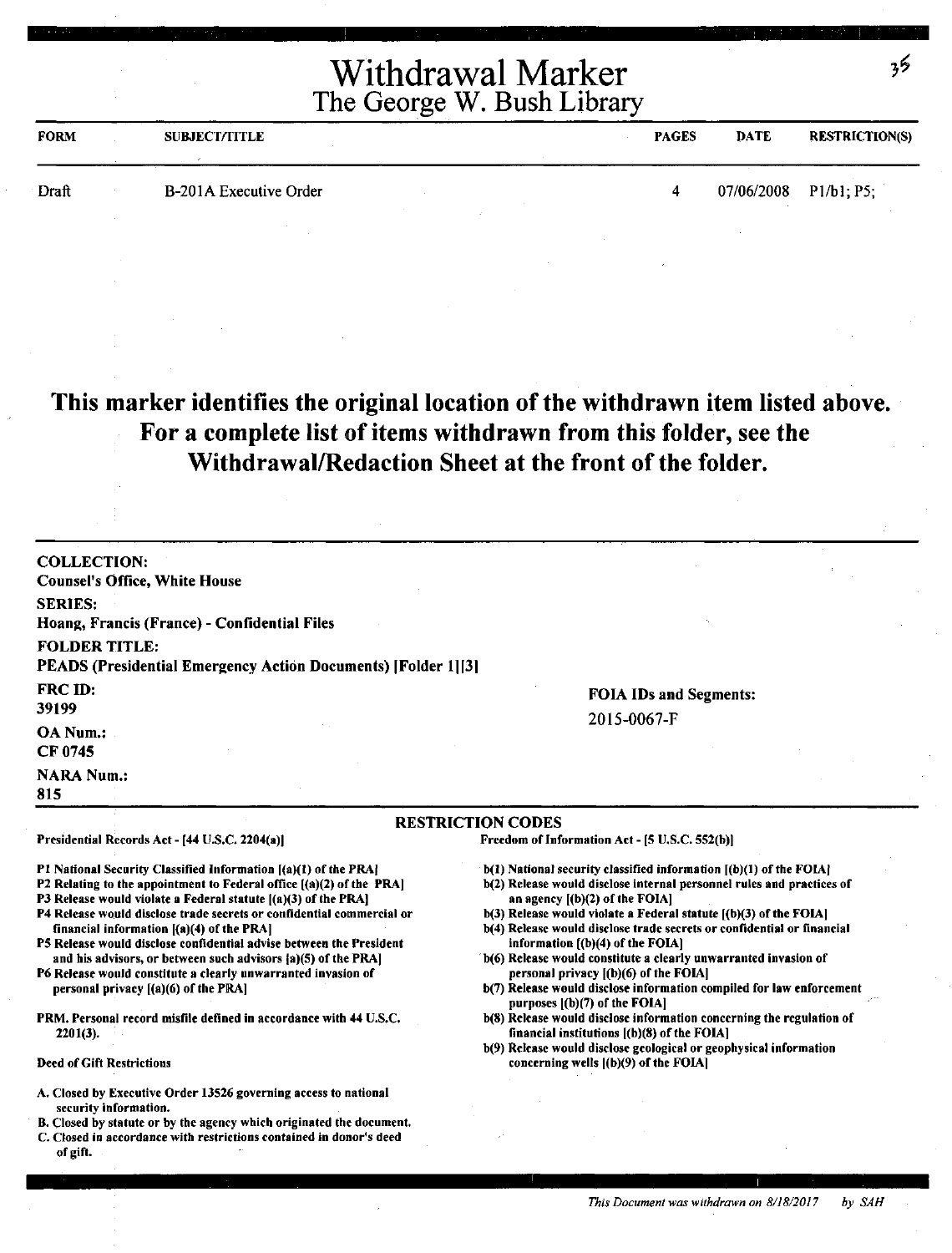| <b>FORM</b> | <b>SUBJECT/TITLE</b>   | <b>PAGES</b> | <b>DATE</b>             | <b>RESTRICTION(S)</b> |
|-------------|------------------------|--------------|-------------------------|-----------------------|
| Draft       | B-201B Executive Order |              | $07/06/2008$ P1/b1; P5; |                       |
|             |                        |              |                         |                       |

#### **This marker identifies the original location of the withdrawn item listed above. For a complete list of items withdrawn from this folder, see the Withdrawal/Redaction Sheet at the front of the folder.**

| <b>COLLECTION:</b>                                                                                                                           |                                                                                                                             |
|----------------------------------------------------------------------------------------------------------------------------------------------|-----------------------------------------------------------------------------------------------------------------------------|
| <b>Counsel's Office, White House</b>                                                                                                         |                                                                                                                             |
| <b>SERIES:</b>                                                                                                                               |                                                                                                                             |
| Hoang, Francis (France) - Confidential Files                                                                                                 |                                                                                                                             |
| <b>FOLDER TITLE:</b>                                                                                                                         |                                                                                                                             |
| <b>PEADS (Presidential Emergency Action Documents) [Folder 1][3]</b>                                                                         |                                                                                                                             |
| FRC ID:                                                                                                                                      | <b>FOIA IDs and Segments:</b>                                                                                               |
| 39199                                                                                                                                        | 2015-0067-F                                                                                                                 |
| <b>OA Num.:</b>                                                                                                                              |                                                                                                                             |
| CF 0745                                                                                                                                      |                                                                                                                             |
| <b>NARA Num.:</b>                                                                                                                            |                                                                                                                             |
| 815                                                                                                                                          |                                                                                                                             |
|                                                                                                                                              | <b>RESTRICTION CODES</b>                                                                                                    |
| Presidential Records Act - [44 U.S.C. 2204(a)]                                                                                               | Freedom of Information Act - [5 U.S.C. 552(b)]                                                                              |
| P1 National Security Classified Information [(a)(1) of the PRA]                                                                              | b(1) National security classified information [(b)(1) of the FOIA]                                                          |
| P2 Relating to the appointment to Federal office $[(a)(2)$ of the PRA]                                                                       | b(2) Release would disclose internal personnel rules and practices of                                                       |
| P3 Release would violate a Federal statute $[(a)(3)$ of the PRA $]$<br>P4 Release would disclose trade secrets or confidential commercial or | an agency $($ (b) $(2)$ of the FOIA]<br>b(3) Release would violate a Federal statute [(b)(3) of the FOIA]                   |
| financial information [(a)(4) of the PRA]<br>P5 Release would disclose confidential advise between the President                             | b(4) Release would disclose trade secrets or confidential or financial<br>information $[(b)(4)$ of the FOIA]                |
| and his advisors, or between such advisors [a)(5) of the PRA]                                                                                | b(6) Release would constitute a clearly unwarranted invasion of                                                             |
| P6 Release would constitute a clearly unwarranted invasion of                                                                                | personal privacy {(b)(6) of the FOIA]                                                                                       |
| personal privacy $[(a)(6)$ of the PRA]                                                                                                       | b(7) Release would disclose information compiled for law enforcement<br>purposes $($ (b) $(7)$ of the FOIA $]$              |
| PRM. Personal record misfile defined in accordance with 44 U.S.C.<br>$2201(3)$ .                                                             | b(8) Release would disclose information concerning the regulation of<br>financial institutions $($ b $)(8)$ of the FOIA $]$ |
|                                                                                                                                              | b(9) Release would disclose geological or geophysical information                                                           |
| <b>Deed of Gift Restrictions</b>                                                                                                             | concerning wells $[(b)(9)$ of the FOIA]                                                                                     |
| A. Closed by Executive Order 13526 governing access to national<br>security information.                                                     |                                                                                                                             |
| B. Closed by statute or by the agency which originated the document.                                                                         |                                                                                                                             |
| C. Closed in accordance with restrictions contained in donor's deed                                                                          |                                                                                                                             |

of gift.

 $3\sqrt{2}$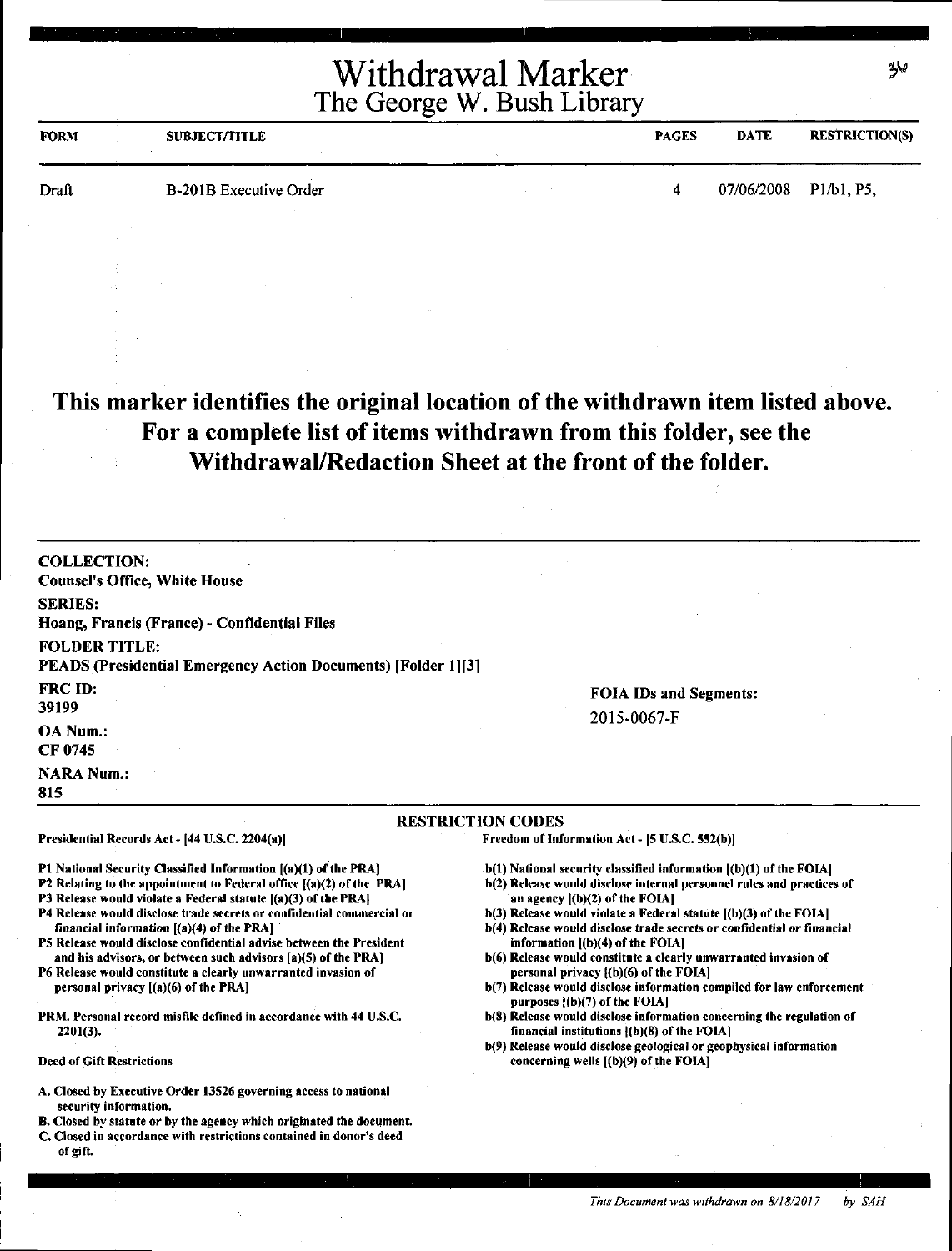| <b>FORM</b> | <b>SUBJECT/TITLE</b> |  | <b>College</b> | <b>PAGES</b> | <b>DATE</b> | <b>RESTRICTION(S)</b> |
|-------------|----------------------|--|----------------|--------------|-------------|-----------------------|
| Draft       | Comments             |  |                | o            | 07/06/2008  | P1/b1, P5;            |
|             |                      |  |                |              |             |                       |
|             |                      |  |                |              |             |                       |

**This marker identifies the original location of the withdrawn item listed above. For a complete list of items withdrawn from this folder, see the WithdrawaVRedaction Sheet at the front of the folder.** 

| <b>COLLECTION:</b><br><b>Counsel's Office, White House</b>                                                                                                                                                                                                                                                                                                                                                                                                                                                                                                                                                                                                                                                  |                                                                                                                                                                                                                                                                                                                                                                                                                                                                                                                                                                                                                                                                                                                                                                                                                                    |
|-------------------------------------------------------------------------------------------------------------------------------------------------------------------------------------------------------------------------------------------------------------------------------------------------------------------------------------------------------------------------------------------------------------------------------------------------------------------------------------------------------------------------------------------------------------------------------------------------------------------------------------------------------------------------------------------------------------|------------------------------------------------------------------------------------------------------------------------------------------------------------------------------------------------------------------------------------------------------------------------------------------------------------------------------------------------------------------------------------------------------------------------------------------------------------------------------------------------------------------------------------------------------------------------------------------------------------------------------------------------------------------------------------------------------------------------------------------------------------------------------------------------------------------------------------|
| <b>SERIES:</b><br>Hoang, Francis (France) - Confidential Files                                                                                                                                                                                                                                                                                                                                                                                                                                                                                                                                                                                                                                              |                                                                                                                                                                                                                                                                                                                                                                                                                                                                                                                                                                                                                                                                                                                                                                                                                                    |
| <b>FOLDER TITLE:</b><br>PEADS (Presidential Emergency Action Documents) [Folder 1][3]                                                                                                                                                                                                                                                                                                                                                                                                                                                                                                                                                                                                                       |                                                                                                                                                                                                                                                                                                                                                                                                                                                                                                                                                                                                                                                                                                                                                                                                                                    |
| FRC ID:<br>39199                                                                                                                                                                                                                                                                                                                                                                                                                                                                                                                                                                                                                                                                                            | <b>FOIA IDs and Segments:</b>                                                                                                                                                                                                                                                                                                                                                                                                                                                                                                                                                                                                                                                                                                                                                                                                      |
| OA Num.:<br>CF 0745                                                                                                                                                                                                                                                                                                                                                                                                                                                                                                                                                                                                                                                                                         | 2015-0067-F                                                                                                                                                                                                                                                                                                                                                                                                                                                                                                                                                                                                                                                                                                                                                                                                                        |
| <b>NARA Num.:</b><br>815                                                                                                                                                                                                                                                                                                                                                                                                                                                                                                                                                                                                                                                                                    |                                                                                                                                                                                                                                                                                                                                                                                                                                                                                                                                                                                                                                                                                                                                                                                                                                    |
|                                                                                                                                                                                                                                                                                                                                                                                                                                                                                                                                                                                                                                                                                                             | <b>RESTRICTION CODES</b>                                                                                                                                                                                                                                                                                                                                                                                                                                                                                                                                                                                                                                                                                                                                                                                                           |
| Presidential Records Act - [44 U.S.C. 2204(a)]                                                                                                                                                                                                                                                                                                                                                                                                                                                                                                                                                                                                                                                              | Freedom of Information Act - [5 U.S.C. 552(b)]                                                                                                                                                                                                                                                                                                                                                                                                                                                                                                                                                                                                                                                                                                                                                                                     |
| P1 National Security Classified Information [(a)(1) of the PRA]<br>P2 Relating to the appointment to Federal office [(a)(2) of the PRA]<br>P3 Release would violate a Federal statute [(a)(3) of the PRA]<br>P4 Release would disclose trade secrets or confidential commercial or<br>financial information $\{(a)(4)$ of the PRA]<br>P5 Release would disclose confidential advise between the President<br>and his advisors, or between such advisors [a](5) of the PRA]<br>P6 Release would constitute a clearly unwarranted invasion of<br>personal privacy [(a)(6) of the PRA]<br>PRM. Personal record misfile defined in accordance with 44 U.S.C.<br>$2201(3)$ .<br><b>Deed of Gift Restrictions</b> | $b(1)$ National security classified information $[(b)(1)$ of the FOIA]<br>b(2) Release would disclose internal personnel rules and practices of<br>an agency $[(b)(2)$ of the FOIA]<br>b(3) Release would violate a Federal statute [(b)(3) of the FOIA]<br>b(4) Release would disclose trade secrets or confidential or financial<br>information [(b)(4) of the FOIA]<br>b(6) Release would constitute a clearly unwarranted invasion of<br>personal privacy [(b)(6) of the FOIA]<br>b(7) Release would disclose information compiled for law enforcement<br>purposes [(b)(7) of the FOIA]<br>b(8) Release would disclose information concerning the regulation of<br>financial institutions $(1b)(8)$ of the FOIA]<br>b(9) Release would disclose geological or geophysical information<br>concerning wells [(b)(9) of the FOIA] |
|                                                                                                                                                                                                                                                                                                                                                                                                                                                                                                                                                                                                                                                                                                             |                                                                                                                                                                                                                                                                                                                                                                                                                                                                                                                                                                                                                                                                                                                                                                                                                                    |
| A. Closed by Executive Order 13526 governing access to national<br>security information.                                                                                                                                                                                                                                                                                                                                                                                                                                                                                                                                                                                                                    |                                                                                                                                                                                                                                                                                                                                                                                                                                                                                                                                                                                                                                                                                                                                                                                                                                    |
| B. Closed by statute or by the agency which originated the document.<br>C. Closed in accordance with restrictions contained in donor's deed                                                                                                                                                                                                                                                                                                                                                                                                                                                                                                                                                                 |                                                                                                                                                                                                                                                                                                                                                                                                                                                                                                                                                                                                                                                                                                                                                                                                                                    |

of gift.

 $2<sup>1</sup>$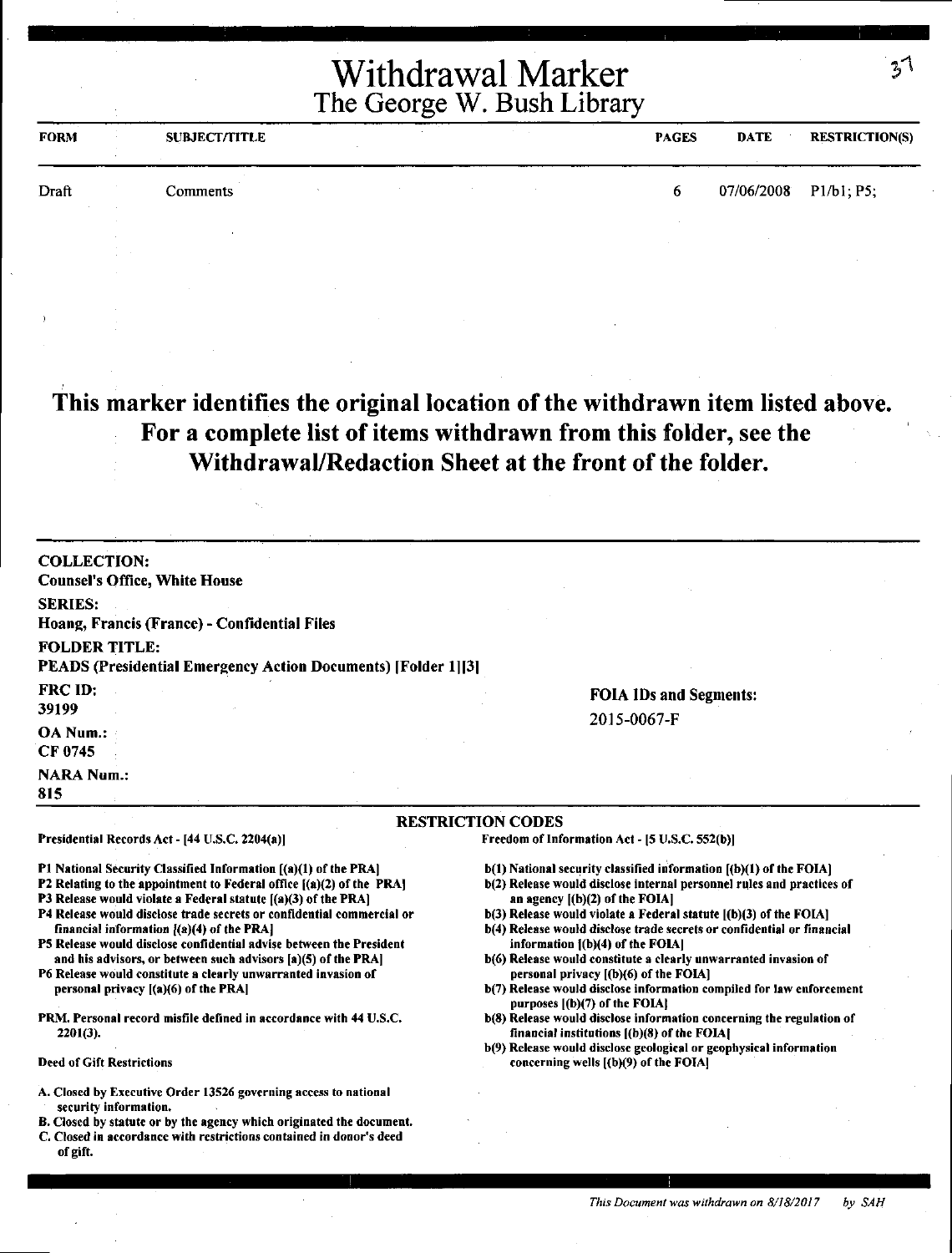|             | <b>Withdrawal Marker</b><br>The George W. Bush Library    |              |            |                       |  |
|-------------|-----------------------------------------------------------|--------------|------------|-----------------------|--|
| <b>FORM</b> | <b>SUBJECT/TITLE</b>                                      | <b>PAGES</b> | DATE       | <b>RESTRICTION(S)</b> |  |
| Email       | [Email] - To: Meghan Taylor, et al - From: Jeremy Marwell |              | 10/03/2008 | <b>P5:</b>            |  |

#### **This marker identifies the original location of the withdrawn item listed above. For a complete list of items withdrawn from this folder, see the**   $\mathbb{R}^3$ **Withdrawal/Redaction Sheet at the front of the folder.**

| <b>COLLECTION:</b><br><b>Counsel's Office, White House</b>                                                                             |                                                                                                                       |
|----------------------------------------------------------------------------------------------------------------------------------------|-----------------------------------------------------------------------------------------------------------------------|
| <b>SERIES:</b>                                                                                                                         |                                                                                                                       |
| Hoang, Francis (France) - Confidential Files                                                                                           |                                                                                                                       |
|                                                                                                                                        |                                                                                                                       |
| <b>FOLDER TITLE:</b>                                                                                                                   |                                                                                                                       |
| PEADS (Presidential Emergency Action Documents) [Folder 1][3]                                                                          |                                                                                                                       |
| <b>FRC ID:</b>                                                                                                                         | <b>FOIA IDs and Segments:</b>                                                                                         |
| 39199                                                                                                                                  | 2015-0067-F                                                                                                           |
| OA Num.:                                                                                                                               |                                                                                                                       |
| CF 0745                                                                                                                                |                                                                                                                       |
| <b>NARA Num.:</b>                                                                                                                      |                                                                                                                       |
| 815                                                                                                                                    |                                                                                                                       |
| $\sim$                                                                                                                                 | <b>RESTRICTION CODES</b>                                                                                              |
| Presidential Records Act - [44 U.S.C. 2204(a)]                                                                                         | Freedom of Information Act - [5 U.S.C. 552(b)]                                                                        |
|                                                                                                                                        |                                                                                                                       |
| P1 National Security Classified Information [(a)(1) of the PRA]                                                                        | $b(1)$ National security classified information $[(b)(1)$ of the FOIA]                                                |
| P2 Relating to the appointment to Federal office [(a)(2) of the PRA]<br>P3 Release would violate a Federal statute ((a)(3) of the PRA] | b(2) Release would disclose internal personnel rules and practices of<br>an agency $\{(b)(2)$ of the FOIA]            |
| P4 Release would disclose trade secrets or confidential commercial or                                                                  | $b(3)$ Release would violate a Federal statute $(1b)(3)$ of the FOIA]                                                 |
| financial information $[(a)(4)$ of the PRA]                                                                                            | b(4) Release would disclose trade secrets or confidential or financial                                                |
| P5 Release would disclose confidential advise between the President                                                                    | information $[(b)(4)$ of the FOIA]                                                                                    |
| and his advisors, or between such advisors [a](5) of the PRA]<br>P6 Release would constitute a clearly unwarranted invasion of         | b(6) Release would constitute a clearly unwarranted invasion of<br>personal privacy ((b)(6) of the FOIA]              |
| personal privacy [(a)(6) of the PRA]                                                                                                   | b(7) Release would disclose information compiled for law enforcement                                                  |
|                                                                                                                                        | purposes $(6)(7)$ of the FOIA]                                                                                        |
| PRM. Personal record misfile defined in accordance with 44 U.S.C.                                                                      | b(8) Release would disclose information concerning the regulation of<br>financial institutions $[(b)(8)$ of the FOIA} |
| $2201(3)$ .                                                                                                                            | b(9) Release would disclose geological or geophysical information                                                     |
| <b>Deed of Gift Restrictions</b>                                                                                                       | concerning wells $(6)(9)$ of the FOIA]                                                                                |
| A. Closed by Executive Order 13526 governing access to national                                                                        |                                                                                                                       |
| security information.                                                                                                                  |                                                                                                                       |
| B. Closed by statute or by the agency which originated the document.                                                                   |                                                                                                                       |
| C. Closed in accordance with restrictions contained in donor's deed                                                                    |                                                                                                                       |

of gift.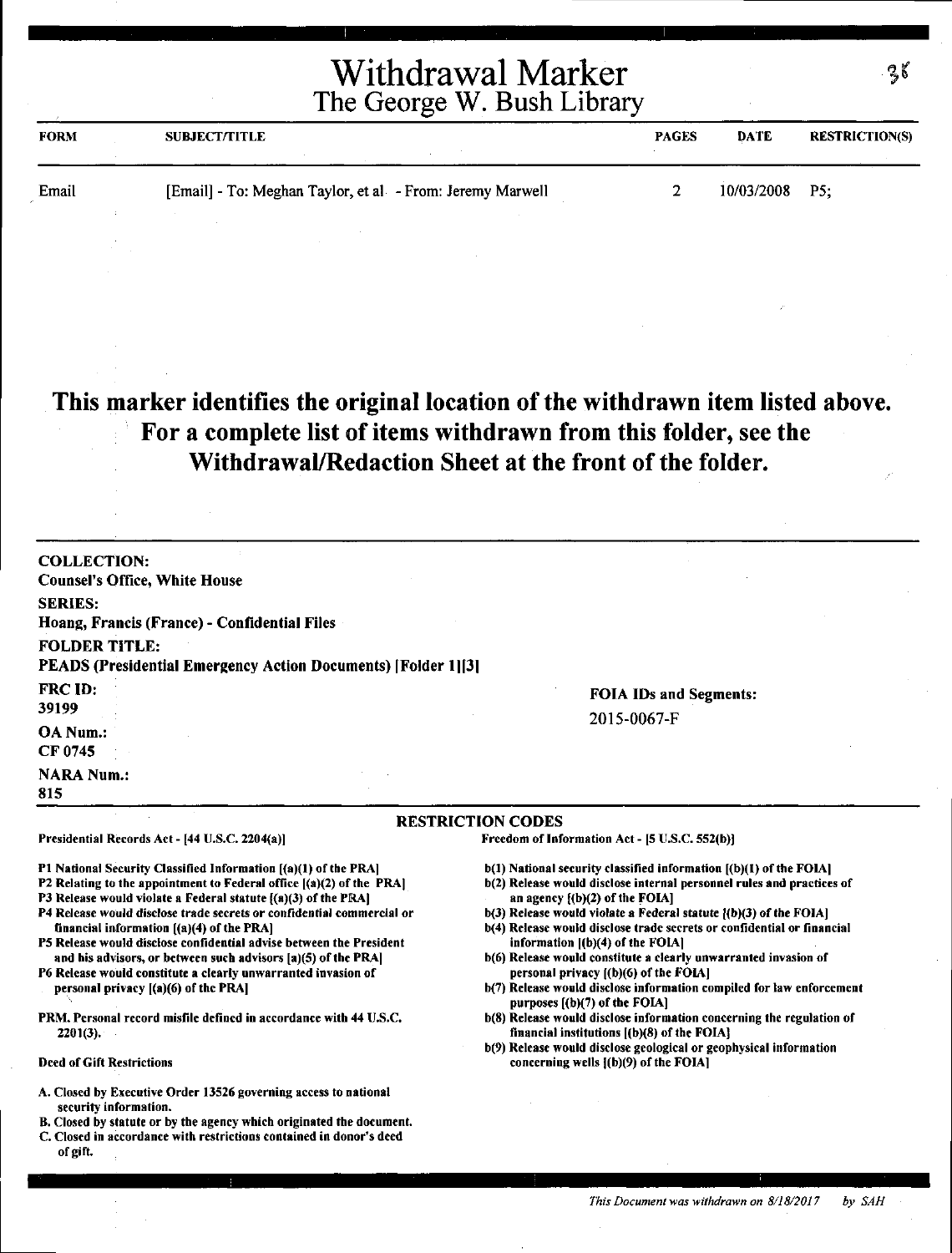| <b>FORM</b> | <b>SUBJECT/TITLE</b>   | <b>PAGES</b> | <b>DATE</b> | <b>RESTRICTION(S)</b> |
|-------------|------------------------|--------------|-------------|-----------------------|
| Report      | D-601 to D-604 Summary |              | N.D.        | $P1/b1: P5$ ;         |

## **This marker identifies the original location of the withdrawn item listed above. For a complete list of items withdrawn from this folder, see the Withdrawal/Redaction Sheet at the front of the folder.**

| <b>COLLECTION:</b><br><b>Counsel's Office, White House</b>                                                                                                                                                                                                                                                                                                                                                                                                                                                                                                                                                                                                                                                    |                                                                                                                                                                                                                                                                                                                                                                                                                                                                                                                                                                                                                                                                                                                                                                                                                                     |
|---------------------------------------------------------------------------------------------------------------------------------------------------------------------------------------------------------------------------------------------------------------------------------------------------------------------------------------------------------------------------------------------------------------------------------------------------------------------------------------------------------------------------------------------------------------------------------------------------------------------------------------------------------------------------------------------------------------|-------------------------------------------------------------------------------------------------------------------------------------------------------------------------------------------------------------------------------------------------------------------------------------------------------------------------------------------------------------------------------------------------------------------------------------------------------------------------------------------------------------------------------------------------------------------------------------------------------------------------------------------------------------------------------------------------------------------------------------------------------------------------------------------------------------------------------------|
| <b>SERIES:</b><br>Hoang, Francis (France) - Confidential Files                                                                                                                                                                                                                                                                                                                                                                                                                                                                                                                                                                                                                                                |                                                                                                                                                                                                                                                                                                                                                                                                                                                                                                                                                                                                                                                                                                                                                                                                                                     |
| <b>FOLDER TITLE:</b><br>PEADS (Presidential Emergency Action Documents) [Folder 1][3]                                                                                                                                                                                                                                                                                                                                                                                                                                                                                                                                                                                                                         |                                                                                                                                                                                                                                                                                                                                                                                                                                                                                                                                                                                                                                                                                                                                                                                                                                     |
| FRC ID:<br>39199                                                                                                                                                                                                                                                                                                                                                                                                                                                                                                                                                                                                                                                                                              | <b>FOIA IDs and Segments:</b>                                                                                                                                                                                                                                                                                                                                                                                                                                                                                                                                                                                                                                                                                                                                                                                                       |
| <b>OA Num.:</b><br>CF 0745                                                                                                                                                                                                                                                                                                                                                                                                                                                                                                                                                                                                                                                                                    | 2015-0067-F                                                                                                                                                                                                                                                                                                                                                                                                                                                                                                                                                                                                                                                                                                                                                                                                                         |
| <b>NARA Num.:</b><br>815                                                                                                                                                                                                                                                                                                                                                                                                                                                                                                                                                                                                                                                                                      |                                                                                                                                                                                                                                                                                                                                                                                                                                                                                                                                                                                                                                                                                                                                                                                                                                     |
|                                                                                                                                                                                                                                                                                                                                                                                                                                                                                                                                                                                                                                                                                                               | J.<br><b>RESTRICTION CODES</b>                                                                                                                                                                                                                                                                                                                                                                                                                                                                                                                                                                                                                                                                                                                                                                                                      |
| Presidential Records Act - [44 U.S.C. 2204(a)]                                                                                                                                                                                                                                                                                                                                                                                                                                                                                                                                                                                                                                                                | Freedom of Information Act - [5 U.S.C. 552(b)]                                                                                                                                                                                                                                                                                                                                                                                                                                                                                                                                                                                                                                                                                                                                                                                      |
| P1 National Security Classified Information [(a)(1) of the PRA]<br>P2 Relating to the appointment to Federal office $[(a)(2)$ of the PRA<br>P3 Release would violate a Federal statute [(a)(3) of the PRA]<br>P4 Release would disclose trade secrets or confidential commercial or<br>financial information $[(a)(4)$ of the PRA]<br>P5 Release would disclose confidential advise between the President<br>and his advisors, or between such advisors [a](5) of the PRA]<br>P6 Release would constitute a clearly unwarranted invasion of<br>personal privacy $[(a)(6)$ of the PRA]<br>PRM. Personal record misfile defined in accordance with 44 U.S.C.<br>$2201(3)$ .<br><b>Deed of Gift Restrictions</b> | b(1) National security classified information [(b)(1) of the FOIA]<br>b(2) Release would disclose internal personnel rules and practices of<br>an agency $[(b)(2)$ of the FOIA]<br>b(3) Release would violate a Federal statute [(b)(3) of the FOIA]<br>b(4) Release would disclose trade secrets or confidential or financial<br>information $[(b)(4)$ of the FOIA]<br>b(6) Release would constitute a clearly unwarranted invasion of<br>personal privacy [(b)(6) of the FOIA]<br>b(7) Release would disclose information compiled for law enforcement<br>purposes $(a)$ (b)(7) of the FOIA]<br>b(8) Release would disclose information concerning the regulation of<br>financial institutions [(b)(8) of the FOIA]<br>b(9) Release would disclose geological or geophysical information<br>concerning wells [(b)(9) of the FOIA] |
| A. Closed by Executive Order 13526 governing access to national<br>security information.<br>B. Closed by statute or by the agency which originated the document.<br>C. Closed in accordance with restrictions contained in donor's deed<br>of gift.                                                                                                                                                                                                                                                                                                                                                                                                                                                           |                                                                                                                                                                                                                                                                                                                                                                                                                                                                                                                                                                                                                                                                                                                                                                                                                                     |

V)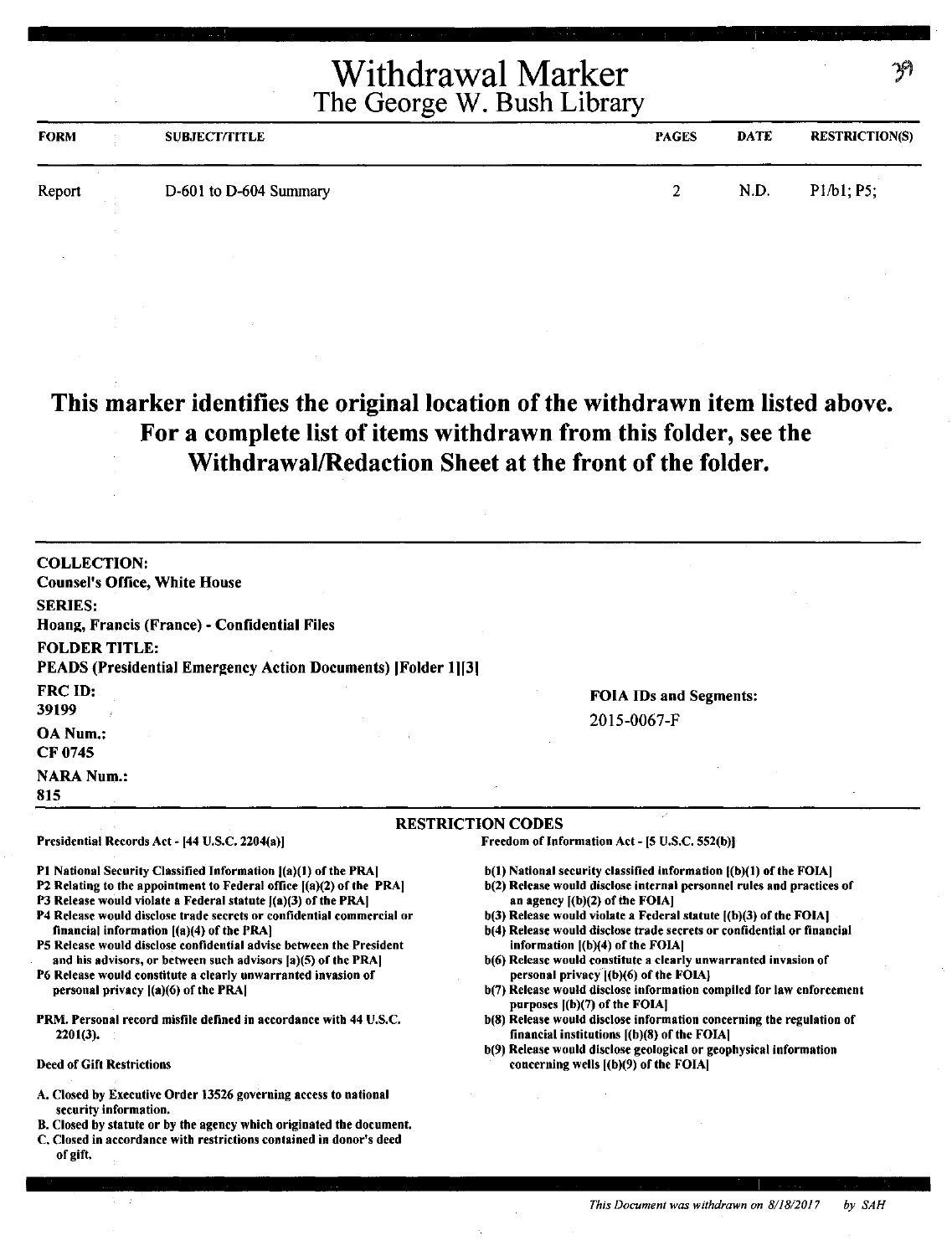| <b>FORM</b> | <b>SUBJECT/TITLE</b>  | <b>PAGES</b> | <b>DATE</b> | <b>RESTRICTION(S)</b> |
|-------------|-----------------------|--------------|-------------|-----------------------|
| Draft       | D-601 Executive Order | - 20<br>-    | N.D.        | P1/b1; P5;            |

#### **This marker identifies the original location of the withdrawn item listed above. For a complete list of items withdrawn from this folder, see the Withdrawal/Redaction Sheet at the front of the folder.**

| <b>FOIA IDs and Segments:</b><br>2015-0067-F<br><b>RESTRICTION CODES</b><br>Freedom of Information Act - [5 U.S.C. 552(b)]<br>b(1) National security classified information ${(b)(1)}$ of the FOIA]<br>b(2) Release would disclose internal personnel rules and practices of<br>an agency $[(b)(2)$ of the FOIA]<br>$b(3)$ Release would violate a Federal statute $[(b)(3)$ of the FOIA]<br>b(4) Release would disclose trade secrets or confidential or financial<br>financial information [(a)(4) of the PRA]<br>information [(b)(4) of the FOIA]<br>b(6) Release would constitute a clearly unwarranted invasion of<br>and his advisors, or between such advisors [a)(5) of the PRA]<br>personal privacy ((b)(6) of the FOIA]<br>b(7) Release would disclose information compiled for law enforcement<br>personal privacy $[(a)(6)$ of the PRA]<br>purposes $[(b)(7)$ of the FOIA]<br>b(8) Release would disclose information concerning the regulation of<br>financial institutions $[(b)(8)$ of the FOIA]<br>$2201(3)$ .<br>b(9) Release would disclose geological or geophysical information |                                                                                                                                                                  |                                       |
|-----------------------------------------------------------------------------------------------------------------------------------------------------------------------------------------------------------------------------------------------------------------------------------------------------------------------------------------------------------------------------------------------------------------------------------------------------------------------------------------------------------------------------------------------------------------------------------------------------------------------------------------------------------------------------------------------------------------------------------------------------------------------------------------------------------------------------------------------------------------------------------------------------------------------------------------------------------------------------------------------------------------------------------------------------------------------------------------------------|------------------------------------------------------------------------------------------------------------------------------------------------------------------|---------------------------------------|
| <b>SERIES:</b><br>Hoang, Francis (France) - Confidential Files<br><b>FOLDER TITLE:</b><br><b>PEADS (Presidential Emergency Action Documents) [Folder 1][3]</b><br><b>FRC ID:</b><br>39199<br><b>OA Num.:</b><br>CF 0745<br><b>NARA Num.:</b><br>815<br>Presidential Records Act - [44 U.S.C. 2204(a)]<br>P1 National Security Classified Information [(a)(1) of the PRA]<br>P2 Relating to the appointment to Federal office [(a)(2) of the PRA]<br>P3 Release would violate a Federal statute [(a)(3) of the PRA]<br>P4 Release would disclose trade secrets or confidential commercial or<br>P5 Release would disclose confidential advise between the President<br>P6 Release would constitute a clearly unwarranted invasion of<br>PRM. Personal record misfile defined in accordance with 44 U.S.C.                                                                                                                                                                                                                                                                                            | <b>COLLECTION:</b><br><b>Counsel's Office, White House</b>                                                                                                       |                                       |
|                                                                                                                                                                                                                                                                                                                                                                                                                                                                                                                                                                                                                                                                                                                                                                                                                                                                                                                                                                                                                                                                                                     |                                                                                                                                                                  |                                       |
|                                                                                                                                                                                                                                                                                                                                                                                                                                                                                                                                                                                                                                                                                                                                                                                                                                                                                                                                                                                                                                                                                                     |                                                                                                                                                                  |                                       |
|                                                                                                                                                                                                                                                                                                                                                                                                                                                                                                                                                                                                                                                                                                                                                                                                                                                                                                                                                                                                                                                                                                     |                                                                                                                                                                  |                                       |
|                                                                                                                                                                                                                                                                                                                                                                                                                                                                                                                                                                                                                                                                                                                                                                                                                                                                                                                                                                                                                                                                                                     |                                                                                                                                                                  |                                       |
|                                                                                                                                                                                                                                                                                                                                                                                                                                                                                                                                                                                                                                                                                                                                                                                                                                                                                                                                                                                                                                                                                                     |                                                                                                                                                                  |                                       |
|                                                                                                                                                                                                                                                                                                                                                                                                                                                                                                                                                                                                                                                                                                                                                                                                                                                                                                                                                                                                                                                                                                     |                                                                                                                                                                  |                                       |
|                                                                                                                                                                                                                                                                                                                                                                                                                                                                                                                                                                                                                                                                                                                                                                                                                                                                                                                                                                                                                                                                                                     |                                                                                                                                                                  |                                       |
|                                                                                                                                                                                                                                                                                                                                                                                                                                                                                                                                                                                                                                                                                                                                                                                                                                                                                                                                                                                                                                                                                                     | <b>Deed of Gift Restrictions</b>                                                                                                                                 | concerning wells [(b)(9) of the FOIA] |
|                                                                                                                                                                                                                                                                                                                                                                                                                                                                                                                                                                                                                                                                                                                                                                                                                                                                                                                                                                                                                                                                                                     | A. Closed by Executive Order 13526 governing access to national<br>security information,<br>B. Closed by statute or by the agency which originated the document. |                                       |
|                                                                                                                                                                                                                                                                                                                                                                                                                                                                                                                                                                                                                                                                                                                                                                                                                                                                                                                                                                                                                                                                                                     | C. Closed in accordance with restrictions contained in donor's deed                                                                                              |                                       |

of gift.

ZP.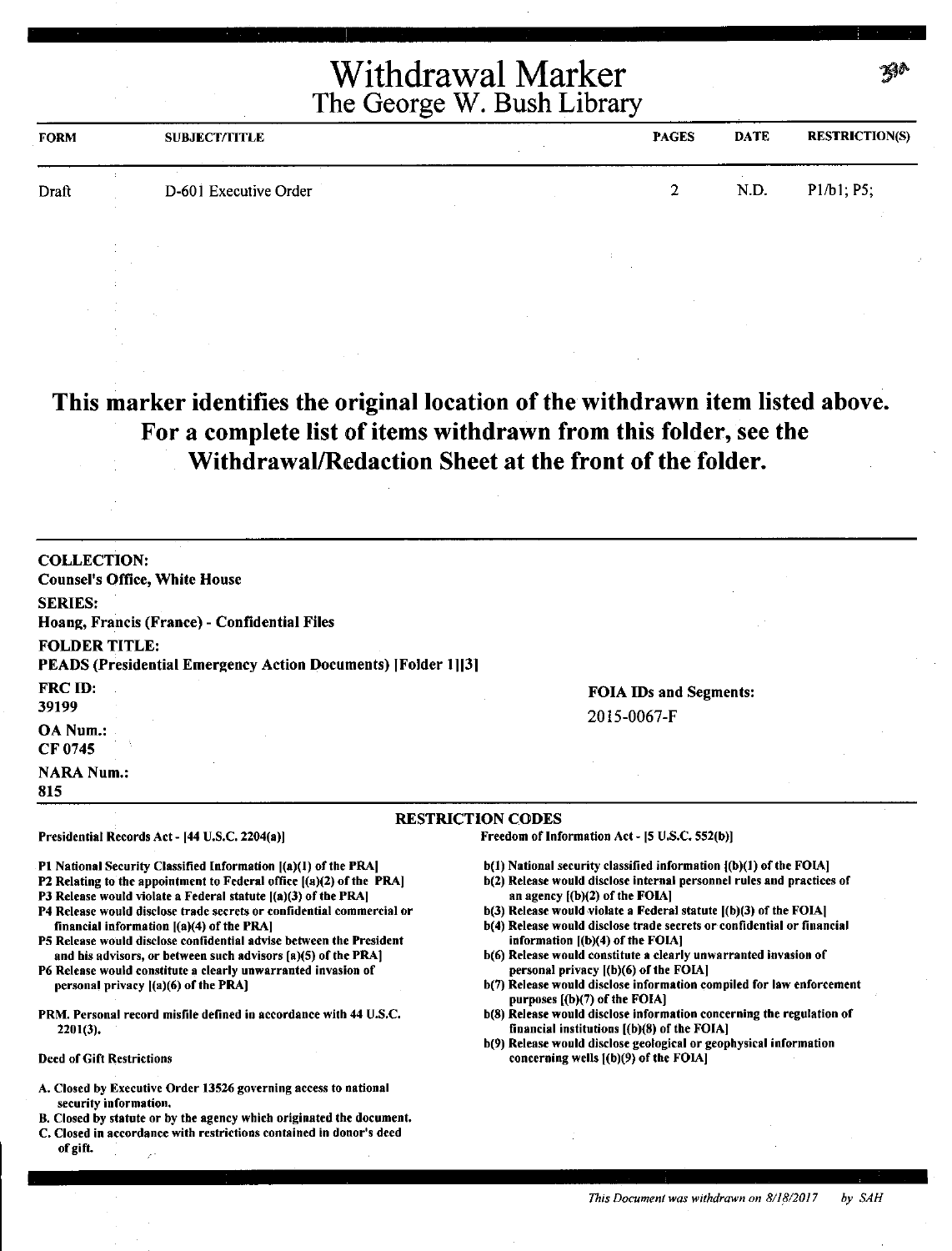| <b>FORM</b> | <b>SUBJECT/TITLE</b>  | <b>PAGES</b> | <b>DATE</b> | <b>RESTRICTION(S)</b> |
|-------------|-----------------------|--------------|-------------|-----------------------|
| Draft       | D-602 Executive Order |              | N.D.        | P1/b1; P5;            |
|             |                       |              |             |                       |

#### **This marker identifies the original location of the withdrawn item listed above. For a complete list of items withdrawn from this folder, see the Withdrawal/Redaction Sheet at the front of the folder.**

| <b>COLLECTION:</b><br><b>Counsel's Office, White House</b>                                                                                                                                                                                                                                                                                                                                                                                                                                                                                                                         |                                                                                                                                                                                                                                                                                                                                                                                                                                                                                                                                                                                            |
|------------------------------------------------------------------------------------------------------------------------------------------------------------------------------------------------------------------------------------------------------------------------------------------------------------------------------------------------------------------------------------------------------------------------------------------------------------------------------------------------------------------------------------------------------------------------------------|--------------------------------------------------------------------------------------------------------------------------------------------------------------------------------------------------------------------------------------------------------------------------------------------------------------------------------------------------------------------------------------------------------------------------------------------------------------------------------------------------------------------------------------------------------------------------------------------|
| <b>SERIES:</b><br>Hoang, Francis (France) - Confidential Files                                                                                                                                                                                                                                                                                                                                                                                                                                                                                                                     |                                                                                                                                                                                                                                                                                                                                                                                                                                                                                                                                                                                            |
| <b>FOLDER TITLE:</b><br>PEADS (Presidential Emergency Action Documents) [Folder 1][3]                                                                                                                                                                                                                                                                                                                                                                                                                                                                                              |                                                                                                                                                                                                                                                                                                                                                                                                                                                                                                                                                                                            |
| FRC ID:<br>39199                                                                                                                                                                                                                                                                                                                                                                                                                                                                                                                                                                   | <b>FOIA IDs and Segments:</b>                                                                                                                                                                                                                                                                                                                                                                                                                                                                                                                                                              |
| <b>OA Num.:</b><br>CF 0745                                                                                                                                                                                                                                                                                                                                                                                                                                                                                                                                                         | 2015-0067-F                                                                                                                                                                                                                                                                                                                                                                                                                                                                                                                                                                                |
| <b>NARA Num.:</b><br>815                                                                                                                                                                                                                                                                                                                                                                                                                                                                                                                                                           |                                                                                                                                                                                                                                                                                                                                                                                                                                                                                                                                                                                            |
|                                                                                                                                                                                                                                                                                                                                                                                                                                                                                                                                                                                    | <b>RESTRICTION CODES</b>                                                                                                                                                                                                                                                                                                                                                                                                                                                                                                                                                                   |
| Presidential Records Act - [44 U.S.C. 2204(a)]                                                                                                                                                                                                                                                                                                                                                                                                                                                                                                                                     | Freedom of Information Act - [5 U.S.C. 552(b)]                                                                                                                                                                                                                                                                                                                                                                                                                                                                                                                                             |
| P1 National Security Classified Information [(a)(1) of the PRA]<br>P2 Relating to the appointment to Federal office $[(a)(2)$ of the PRA]<br>P3 Release would violate a Federal statute [(a)(3) of the PRA]<br>P4 Release would disclose trade secrets or confidential commercial or<br>financial information [(a)(4) of the PRA]<br>P5 Release would disclose confidential advise between the President<br>and his advisors, or between such advisors [a)(5) of the PRA]<br>P6 Release would constitute a clearly unwarranted invasion of<br>personal privacy [(a)(6) of the PRA] | b(1) National security classified information [(b)(1) of the FOIA]<br>b(2) Release would disclose internal personnel rules and practices of<br>an agency $(1)(2)$ of the FOIA.<br>b(3) Release would violate a Federal statute [(b)(3) of the FOIA]<br>b(4) Release would disclose trade secrets or confidential or financial<br>information $[(b)(4)$ of the FOIA]<br>b(6) Release would constitute a clearly unwarranted invasion of<br>personal privacy ((b)(6) of the FOIA]<br>b(7) Release would disclose information compiled for law enforcement<br>purposes $[(b)(7)$ of the FOIA] |
| PRM, Personal record misfile defined in accordance with 44 U.S.C.<br>$2201(3)$ .                                                                                                                                                                                                                                                                                                                                                                                                                                                                                                   | b(8) Release would disclose information concerning the regulation of<br>financial institutions [(b)(8) of the FOIA]                                                                                                                                                                                                                                                                                                                                                                                                                                                                        |
| <b>Deed of Gift Restrictions</b>                                                                                                                                                                                                                                                                                                                                                                                                                                                                                                                                                   | b(9) Release would disclose geological or geophysical information<br>concerning wells [(b)(9) of the FOIA]                                                                                                                                                                                                                                                                                                                                                                                                                                                                                 |
| A, Closed by Executive Order 13526 governing access to national<br>security information.<br>B. Closed by statute or by the agency which originated the document.<br>C. Closed in accordance with restrictions contained in donor's deed<br>of gift.                                                                                                                                                                                                                                                                                                                                |                                                                                                                                                                                                                                                                                                                                                                                                                                                                                                                                                                                            |

 $\mathcal{W}$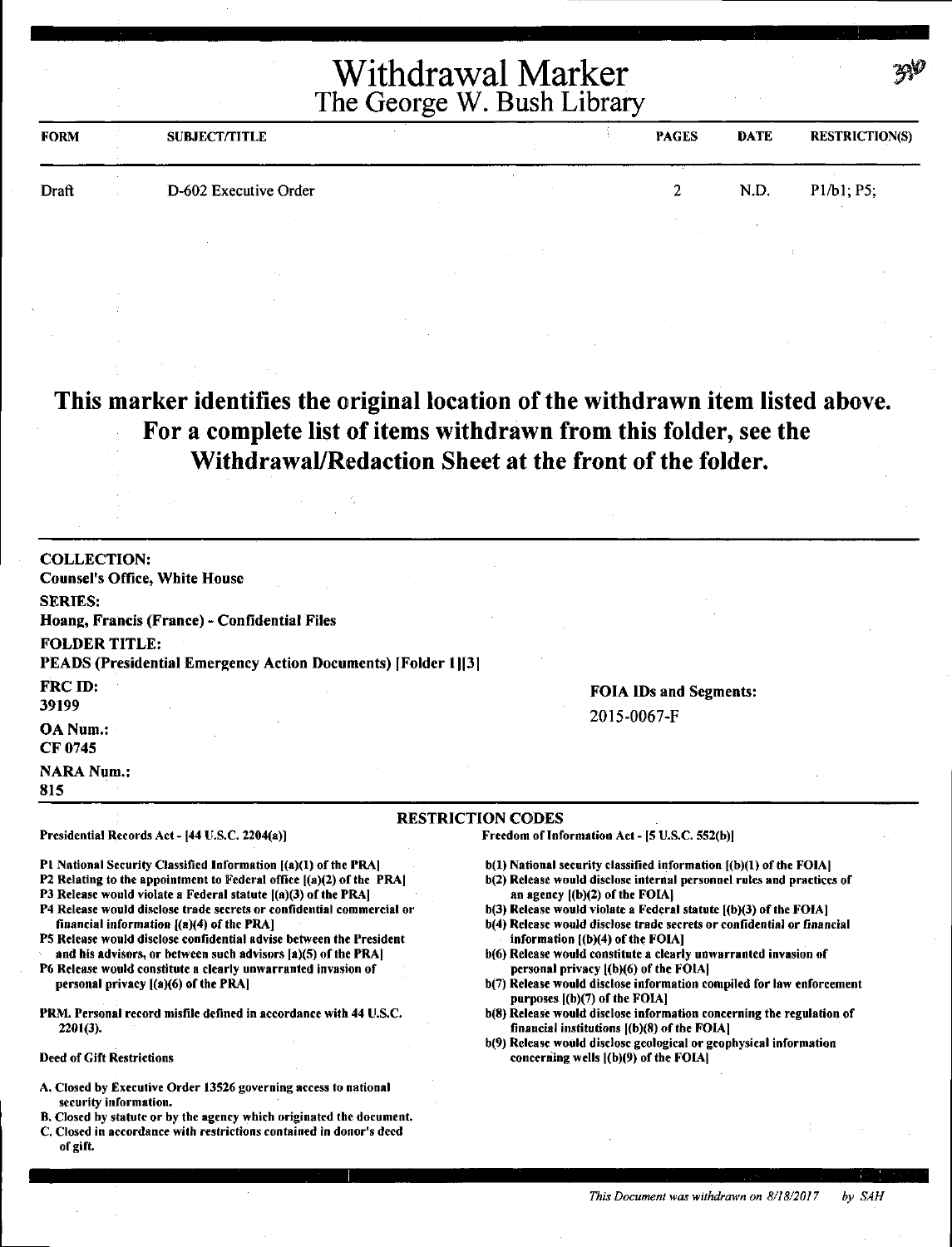| <b>FORM</b> | <b>SUBJECT/TITLE</b>  | <b>PAGES</b>   | <b>DATE</b> | <b>RESTRICTION(S)</b> |
|-------------|-----------------------|----------------|-------------|-----------------------|
| Draft       | D-603 Executive Order | $\overline{2}$ | N.D.        | P1/b1; P5;            |
|             |                       |                |             |                       |
|             |                       |                |             |                       |

## **This marker identifies the original location of the withdrawn item listed above. For a complete list of items withdrawn from this folder, see the Withdrawal/Redaction Sheet at the front of the folder.**

| <b>COLLECTION:</b>                                                                                                   |                                                                                                                                                 |
|----------------------------------------------------------------------------------------------------------------------|-------------------------------------------------------------------------------------------------------------------------------------------------|
| <b>Counsel's Office, White House</b>                                                                                 |                                                                                                                                                 |
| <b>SERIES:</b>                                                                                                       |                                                                                                                                                 |
| Hoang, Francis (France) - Confidential Files                                                                         |                                                                                                                                                 |
| <b>FOLDER TITLE:</b>                                                                                                 |                                                                                                                                                 |
| PEADS (Presidential Emergency Action Documents) [Folder 1][3]                                                        |                                                                                                                                                 |
| <b>FRC ID:</b>                                                                                                       |                                                                                                                                                 |
| 39199                                                                                                                | <b>FOIA IDs and Segments:</b>                                                                                                                   |
| <b>OA Num.:</b>                                                                                                      | 2015-0067-F                                                                                                                                     |
| CF 0745                                                                                                              |                                                                                                                                                 |
|                                                                                                                      |                                                                                                                                                 |
| <b>NARA Num.:</b>                                                                                                    | ts.                                                                                                                                             |
| 815                                                                                                                  |                                                                                                                                                 |
|                                                                                                                      | <b>RESTRICTION CODES</b>                                                                                                                        |
| Presidential Records Act - [44 U.S.C. 2204(a)]                                                                       | Freedom of Information Act - [5 U.S.C. 552(b)]                                                                                                  |
| P1 National Security Classified Information [(a)(1) of the PRA]                                                      | $b(1)$ National security classified information $(a)(1)$ of the FOIA.                                                                           |
| P2 Relating to the appointment to Federal office [(a)(2) of the PRA]                                                 | b(2) Release would disclose internal personnel rules and practices of                                                                           |
| P3 Release would violate a Federal statute [(a)(3) of the PRA]                                                       | an agency $[(b)(2)$ of the FOIA?                                                                                                                |
| P4 Release would disclose trade secrets or confidential commercial or<br>financial information $[(a)(4)$ of the PRA] | $b(3)$ Release would violate a Federal statute $[(b)(3)$ of the FOIA]<br>b(4) Release would disclose trade secrets or confidential or financial |
| P5 Release would disclose confidential advise between the President                                                  | information [(b)(4) of the FOIA]                                                                                                                |
| and his advisors, or between such advisors [a](5) of the PRA]                                                        | b(6) Release would constitute a clearly unwarranted invasion of                                                                                 |
| P6 Release would constitute a clearly unwarranted invasion of                                                        | personal privacy [(b)(6) of the FOIA]                                                                                                           |
| personal privacy ((a)(6) of the PRA)                                                                                 | b(7) Release would disclose information compiled for law enforcement<br>purposes ((b)(7) of the FOIA]                                           |
| PRM. Personal record misfile defined in accordance with 44 U.S.C.                                                    | b(8) Release would disclose information concerning the regulation of                                                                            |
| $2201(3)$ .                                                                                                          | financial institutions [(b)(8) of the FOIA]                                                                                                     |
|                                                                                                                      | b(9) Release would disclose geological or geophysical information                                                                               |
| <b>Deed of Gift Restrictions</b>                                                                                     | concerning wells $[(b)(9)$ of the FOIA]                                                                                                         |
| A. Closed by Executive Order 13526 governing access to national                                                      |                                                                                                                                                 |
| security information.<br>B. Closed by statute or by the agency which originated the document.                        |                                                                                                                                                 |
| C. Closed in accordance with restrictions contained in donor's deed                                                  |                                                                                                                                                 |
| of gift.                                                                                                             |                                                                                                                                                 |
|                                                                                                                      |                                                                                                                                                 |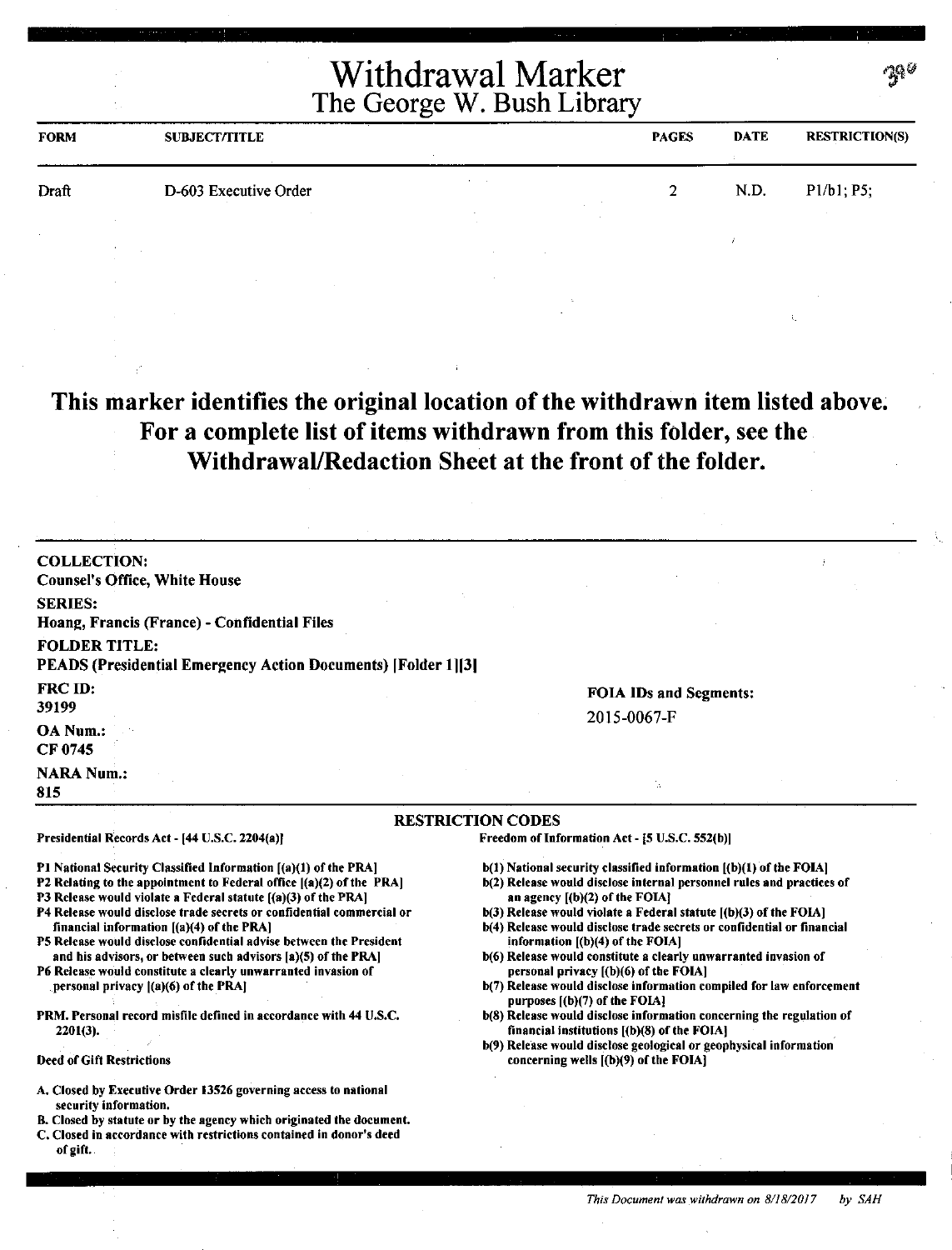| <b>FORM</b>        | <b>SUBJECT/TITLE</b>  | <b>PAGES</b> | DATE | <b>RESTRICTION(S)</b> |
|--------------------|-----------------------|--------------|------|-----------------------|
| Draft<br>$10 - 20$ | D-604 Executive Order |              | N.D. | P1/b1; P5;            |
|                    |                       |              |      |                       |

#### **This marker identifies the original location of the withdrawn item listed above. For a complete list of items withdrawn from this folder, see the Withdrawal/Redaction Sheet at the front of the folder.**

| <b>COLLECTION:</b><br><b>Counsel's Office, White House</b>                                                                                                                                                                                                                                                                                                                                                                                                                                                                                                                                                                                                               |                                                                                                                                                                                                                                                                                                                                                                                                                                                                                                                                                                                                                                                                                                                      |
|--------------------------------------------------------------------------------------------------------------------------------------------------------------------------------------------------------------------------------------------------------------------------------------------------------------------------------------------------------------------------------------------------------------------------------------------------------------------------------------------------------------------------------------------------------------------------------------------------------------------------------------------------------------------------|----------------------------------------------------------------------------------------------------------------------------------------------------------------------------------------------------------------------------------------------------------------------------------------------------------------------------------------------------------------------------------------------------------------------------------------------------------------------------------------------------------------------------------------------------------------------------------------------------------------------------------------------------------------------------------------------------------------------|
| <b>SERIES:</b>                                                                                                                                                                                                                                                                                                                                                                                                                                                                                                                                                                                                                                                           |                                                                                                                                                                                                                                                                                                                                                                                                                                                                                                                                                                                                                                                                                                                      |
| Hoang, Francis (France) - Confidential Files                                                                                                                                                                                                                                                                                                                                                                                                                                                                                                                                                                                                                             |                                                                                                                                                                                                                                                                                                                                                                                                                                                                                                                                                                                                                                                                                                                      |
| <b>FOLDER TITLE:</b><br><b>PEADS (Presidential Emergency Action Documents) [Folder 1][3]</b>                                                                                                                                                                                                                                                                                                                                                                                                                                                                                                                                                                             |                                                                                                                                                                                                                                                                                                                                                                                                                                                                                                                                                                                                                                                                                                                      |
| FRC ID:<br>39199                                                                                                                                                                                                                                                                                                                                                                                                                                                                                                                                                                                                                                                         | <b>FOIA IDs and Segments:</b>                                                                                                                                                                                                                                                                                                                                                                                                                                                                                                                                                                                                                                                                                        |
| OA Num.:<br>CF 0745                                                                                                                                                                                                                                                                                                                                                                                                                                                                                                                                                                                                                                                      | 2015-0067-F                                                                                                                                                                                                                                                                                                                                                                                                                                                                                                                                                                                                                                                                                                          |
| <b>NARA Num.:</b><br>815                                                                                                                                                                                                                                                                                                                                                                                                                                                                                                                                                                                                                                                 |                                                                                                                                                                                                                                                                                                                                                                                                                                                                                                                                                                                                                                                                                                                      |
|                                                                                                                                                                                                                                                                                                                                                                                                                                                                                                                                                                                                                                                                          | <b>RESTRICTION CODES</b>                                                                                                                                                                                                                                                                                                                                                                                                                                                                                                                                                                                                                                                                                             |
| Presidential Records Act - [44 U.S.C. 2204(a)]                                                                                                                                                                                                                                                                                                                                                                                                                                                                                                                                                                                                                           | Freedom of Information Act - [5 U.S.C. 552(b)]                                                                                                                                                                                                                                                                                                                                                                                                                                                                                                                                                                                                                                                                       |
| P1 National Security Classified Information [(a)(1) of the PRA]<br>P2 Relating to the appointment to Federal office [(a)(2) of the PRA]<br>P3 Release would violate a Federal statute $J(a)(3)$ of the PRA]<br>P4 Release would disclose trade secrets or confidential commercial or<br>financial information [(a)(4) of the PRA]<br>P5 Release would disclose confidential advise between the President<br>and his advisors, or between such advisors [a](5) of the PRA]<br>P6 Release would constitute a clearly unwarranted invasion of<br>personal privacy $( (a)(6)$ of the PRA<br>PRM, Personal record misfile defined in accordance with 44 U.S.C.<br>$2201(3)$ . | b(1) National security classified information [(b)(1) of the FOIA]<br>b(2) Release would disclose internal personnel rules and practices of<br>an agency $[(b)(2)$ of the FOIA]<br>$b(3)$ Release would violate a Federal statute $(a)(3)$ of the FOIA]<br>b(4) Release would disclose trade secrets or confidential or financial<br>information $[(b)(4)$ of the FOIA]<br>b(6) Release would constitute a clearly unwarranted invasion of<br>personal privacy [(b)(6) of the FOIA]<br>b(7) Release would disclose information compiled for law enforcement<br>purposes [(b)(7) of the FOIA]<br>b(8) Release would disclose information concerning the regulation of<br>financial institutions $(1)(8)$ of the FOIA. |
| <b>Deed of Gift Restrictions</b>                                                                                                                                                                                                                                                                                                                                                                                                                                                                                                                                                                                                                                         | b(9) Release would disclose geological or geophysical information<br>concerning wells $($ (b) $(9)$ of the FOIA $]$                                                                                                                                                                                                                                                                                                                                                                                                                                                                                                                                                                                                  |
| A. Closed by Executive Order 13526 governing access to national<br>security information.<br>B. Closed by statute or by the agency which originated the document.<br>C. Closed in accordance with restrictions contained in donor's deed<br>of gift.                                                                                                                                                                                                                                                                                                                                                                                                                      |                                                                                                                                                                                                                                                                                                                                                                                                                                                                                                                                                                                                                                                                                                                      |

 $290$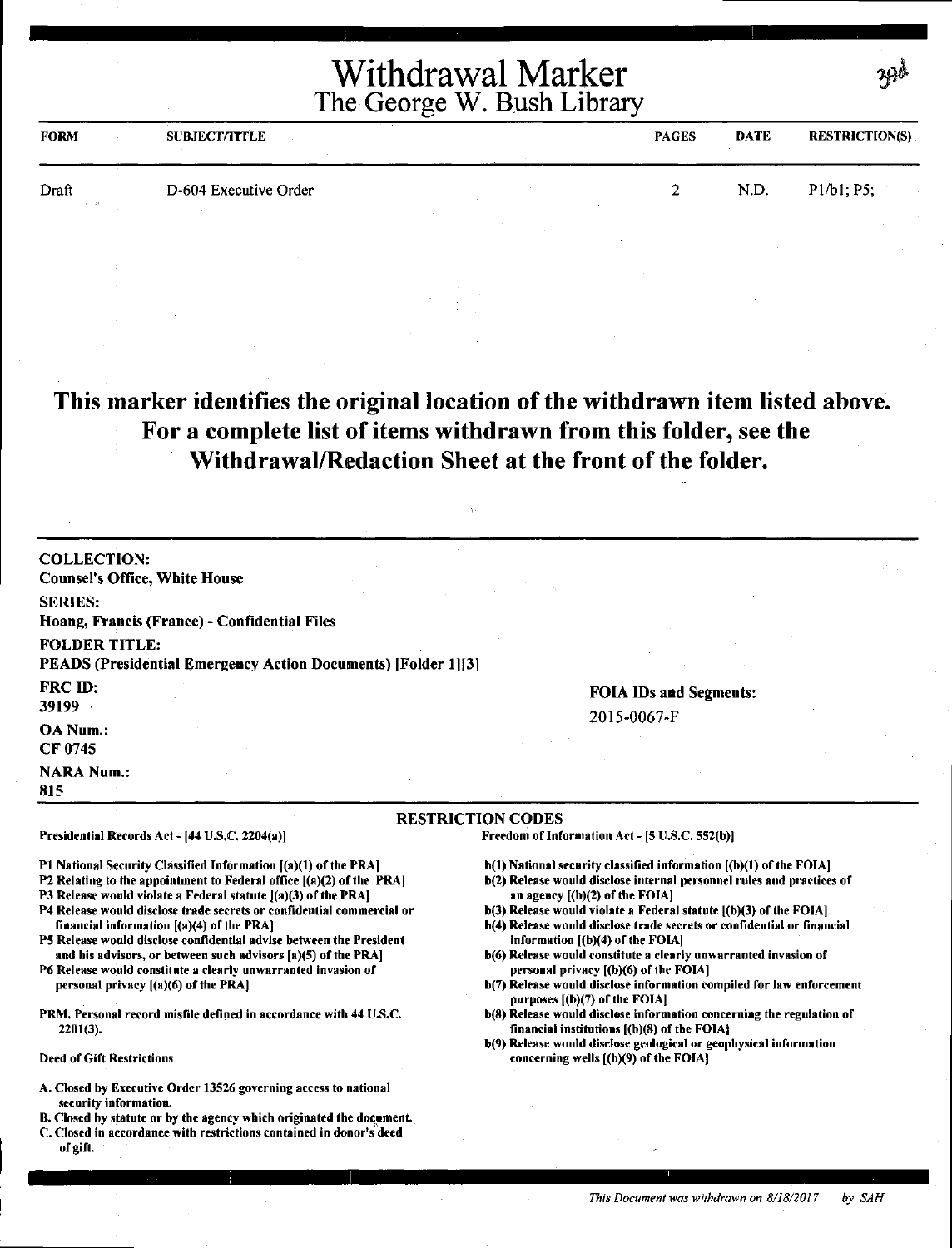| <b>FORM</b> | <b>SUBJECT/TITLE</b>             | <b>PAGES</b> | <b>DATE</b> | RESTRICTION(S) |
|-------------|----------------------------------|--------------|-------------|----------------|
| Report      | D-601 to D-604 Executive Summary |              | N.D.        | P1/b1; P5;     |

#### **This marker identifies the original location of the withdrawn item listed above. For a complete list of items withdrawn from this folder, see the Withdrawal/Redaction Sheet at the front of the folder.**

| <b>COLLECTION:</b><br><b>Counsel's Office, White House</b>                                                                                                                                                                                                                                                                                                                                                                                                                                                                                                                                                                                                                  |                                                                                                                                                                                                                                                                                                                                                                                                                                                                                                                                                                                                                                                                                                                                                                                              |
|-----------------------------------------------------------------------------------------------------------------------------------------------------------------------------------------------------------------------------------------------------------------------------------------------------------------------------------------------------------------------------------------------------------------------------------------------------------------------------------------------------------------------------------------------------------------------------------------------------------------------------------------------------------------------------|----------------------------------------------------------------------------------------------------------------------------------------------------------------------------------------------------------------------------------------------------------------------------------------------------------------------------------------------------------------------------------------------------------------------------------------------------------------------------------------------------------------------------------------------------------------------------------------------------------------------------------------------------------------------------------------------------------------------------------------------------------------------------------------------|
| <b>SERIES:</b><br>Hoang, Francis (France) - Confidential Files                                                                                                                                                                                                                                                                                                                                                                                                                                                                                                                                                                                                              |                                                                                                                                                                                                                                                                                                                                                                                                                                                                                                                                                                                                                                                                                                                                                                                              |
| <b>FOLDER TITLE:</b><br><b>PEADS (Presidential Emergency Action Documents) [Folder 1][3]</b>                                                                                                                                                                                                                                                                                                                                                                                                                                                                                                                                                                                |                                                                                                                                                                                                                                                                                                                                                                                                                                                                                                                                                                                                                                                                                                                                                                                              |
| FRC ID:<br>39199<br><b>OA Num.:</b>                                                                                                                                                                                                                                                                                                                                                                                                                                                                                                                                                                                                                                         | <b>FOIA IDs and Segments:</b><br>2015-0067-F                                                                                                                                                                                                                                                                                                                                                                                                                                                                                                                                                                                                                                                                                                                                                 |
| CF 0745<br><b>NARA Num.:</b><br>815                                                                                                                                                                                                                                                                                                                                                                                                                                                                                                                                                                                                                                         |                                                                                                                                                                                                                                                                                                                                                                                                                                                                                                                                                                                                                                                                                                                                                                                              |
|                                                                                                                                                                                                                                                                                                                                                                                                                                                                                                                                                                                                                                                                             | <b>RESTRICTION CODES</b>                                                                                                                                                                                                                                                                                                                                                                                                                                                                                                                                                                                                                                                                                                                                                                     |
| Presidential Records Act - [44 U.S.C. 2204(a)]                                                                                                                                                                                                                                                                                                                                                                                                                                                                                                                                                                                                                              | Freedom of Information Act - [5 U.S.C. 552(b)]                                                                                                                                                                                                                                                                                                                                                                                                                                                                                                                                                                                                                                                                                                                                               |
| P1 National Security Classified Information [(a)(1) of the PRA]<br>P2 Relating to the appointment to Federal office $[(a)(2)$ of the PRA]<br>P3 Release would violate a Federal statute ((a)(3) of the PRA]<br>P4 Release would disclose trade secrets or confidential commercial or<br>financial information $[(a)(4)$ of the PRA $]$<br>P5 Release would disclose confidential advise between the President<br>and his advisors, or between such advisors [a](5) of the PRA]<br>P6 Release would constitute a clearly unwarranted invasion of<br>personal privacy [(a)(6) of the PRA]<br>PRM. Personal record misfile defined in accordance with 44 U.S.C.<br>$2201(3)$ . | $b(1)$ National security classified information $[(b)(1)$ of the FOIA]<br>b(2) Release would disclose internal personnel rules and practices of<br>an agency $[(b)(2)$ of the FOIA]<br>$b(3)$ Release would violate a Federal statute $[(b)(3)$ of the FOIA]<br>b(4) Release would disclose trade secrets or confidential or financial<br>information (b)(4) of the FOIA]<br>b(6) Release would constitute a clearly unwarranted invasion of<br>personal privacy ((b)(6) of the FOIA]<br>b(7) Release would disclose information compiled for law enforcement<br>purposes $(a)(7)$ of the FOIA<br>b(8) Release would disclose information concerning the regulation of<br>financial institutions $[(b)(8)$ of the FOIA]<br>b(9) Release would disclose geological or geophysical information |
| <b>Deed of Gift Restrictions</b>                                                                                                                                                                                                                                                                                                                                                                                                                                                                                                                                                                                                                                            | concerning wells [(b)(9) of the FOIA]                                                                                                                                                                                                                                                                                                                                                                                                                                                                                                                                                                                                                                                                                                                                                        |
| A. Closed by Executive Order 13526 governing access to national<br>security information.                                                                                                                                                                                                                                                                                                                                                                                                                                                                                                                                                                                    |                                                                                                                                                                                                                                                                                                                                                                                                                                                                                                                                                                                                                                                                                                                                                                                              |

B. Closed by statute or by the agency which originated the document. C. Closed in accordance with restrictions contained in donor's deed

of gift.

Of c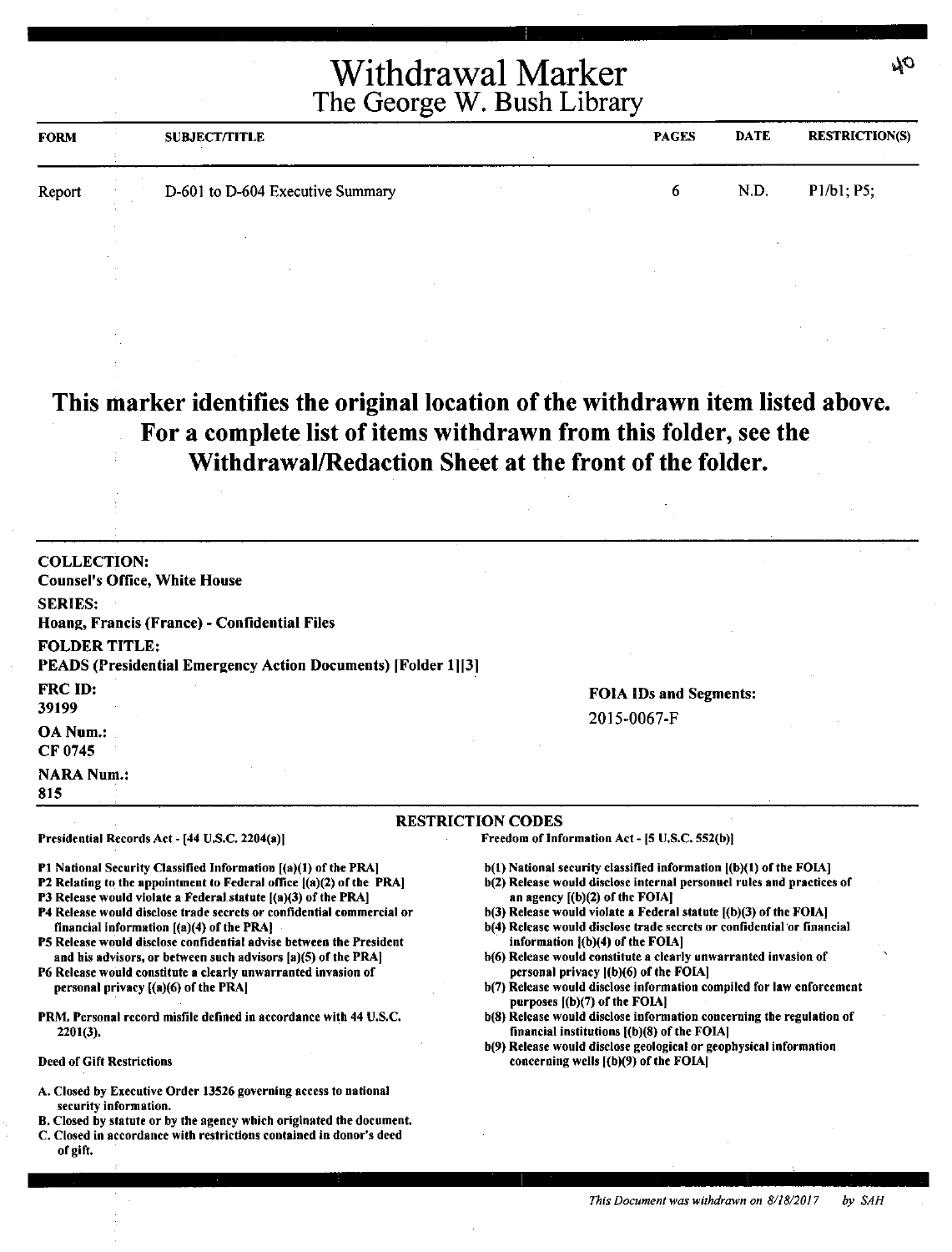| <b>FORM</b> | <b>SUBJECT/TITLE</b>    | <b>PAGES</b> | DATE | <b>RESTRICTION(S)</b> |
|-------------|-------------------------|--------------|------|-----------------------|
| Comments    | D-601 to D-604 Comments | 31           | N.D. | P1/b1; P5;            |

#### **This marker identifies the original location of the withdrawn item listed above. For a complete list of items withdrawn from this folder, see the Withdrawal/Redaction Sheet at the front of the folder.**

| <b>COLLECTION:</b><br><b>Counsel's Office, White House</b>                                                                                                                                                                                                                         |                                                                                                                                                                                                                                                     |
|------------------------------------------------------------------------------------------------------------------------------------------------------------------------------------------------------------------------------------------------------------------------------------|-----------------------------------------------------------------------------------------------------------------------------------------------------------------------------------------------------------------------------------------------------|
| <b>SERIES:</b><br>Hoang, Francis (France) - Confidential Files                                                                                                                                                                                                                     |                                                                                                                                                                                                                                                     |
| <b>FOLDER TITLE:</b><br><b>PEADS (Presidential Emergency Action Documents) [Folder 1][3]</b>                                                                                                                                                                                       |                                                                                                                                                                                                                                                     |
| <b>FRC ID:</b>                                                                                                                                                                                                                                                                     | <b>FOIA IDs and Segments:</b>                                                                                                                                                                                                                       |
| 39199                                                                                                                                                                                                                                                                              | 2015-0067-F                                                                                                                                                                                                                                         |
| <b>OA Num.:</b><br>CF 0745                                                                                                                                                                                                                                                         |                                                                                                                                                                                                                                                     |
| <b>NARA Num.:</b><br>815                                                                                                                                                                                                                                                           |                                                                                                                                                                                                                                                     |
|                                                                                                                                                                                                                                                                                    | <b>RESTRICTION CODES</b>                                                                                                                                                                                                                            |
| Presidential Records Act - [44 U.S.C. 2204(a)]                                                                                                                                                                                                                                     | Freedom of Information Act - [5 U.S.C. 552(b)]                                                                                                                                                                                                      |
| P1 National Security Classified Information [(a)(1) of the PRA]<br>P2 Relating to the appointment to Federal office [(a)(2) of the PRA]<br>P3 Release would violate a Federal statute ((a)(3) of the PRA]<br>P4 Release would disclose trade secrets or confidential commercial or | b(1) National security classified information [(b)(1) of the FOIA]<br>b(2) Release would disclose internal personnel rules and practices of<br>an agency $(6)(2)$ of the FOIA]<br>b(3) Release would violate a Federal statute [(b)(3) of the FOIA] |
| financial information [(a)(4) of the PRA]                                                                                                                                                                                                                                          | b(4) Release would disclose trade secrets or confidential or financial                                                                                                                                                                              |
| P5 Release would disclose confidential advise between the President<br>and his advisors, or between such advisors [a](5) of the PRA]                                                                                                                                               | information $[(b)(4)$ of the FOIA<br>b(6) Release would constitute a clearly unwarranted invasion of                                                                                                                                                |
| P6 Release would constitute a clearly unwarranted invasion of                                                                                                                                                                                                                      | personal privacy ((b)(6) of the FOIA]                                                                                                                                                                                                               |
| personal privacy $[(a)(6)$ of the PRA                                                                                                                                                                                                                                              | b(7) Release would disclose information compiled for law enforcement                                                                                                                                                                                |
|                                                                                                                                                                                                                                                                                    | purposes ((b)(7) of the FOIA]                                                                                                                                                                                                                       |
| PRM. Personal record misfile defined in accordance with 44 U.S.C.                                                                                                                                                                                                                  | b(8) Release would disclose information concerning the regulation of                                                                                                                                                                                |
| $2201(3)$ .                                                                                                                                                                                                                                                                        | financial institutions [(b)(8) of the FOIA]<br>b(9) Release would disclose geological or geophysical information                                                                                                                                    |

Deed of Gift Restrictions

- A. Closed by Executive Order 13526 governing access to national security information.
- B. Closed by statute or by the agency which originated the document.
- C. Closed in accordance with restrictions contained in donor's deed of gift.

*This Document was withdrawn on 8/18/2017 by SAH* 

concerning wells [(b)(9) of the FOIA)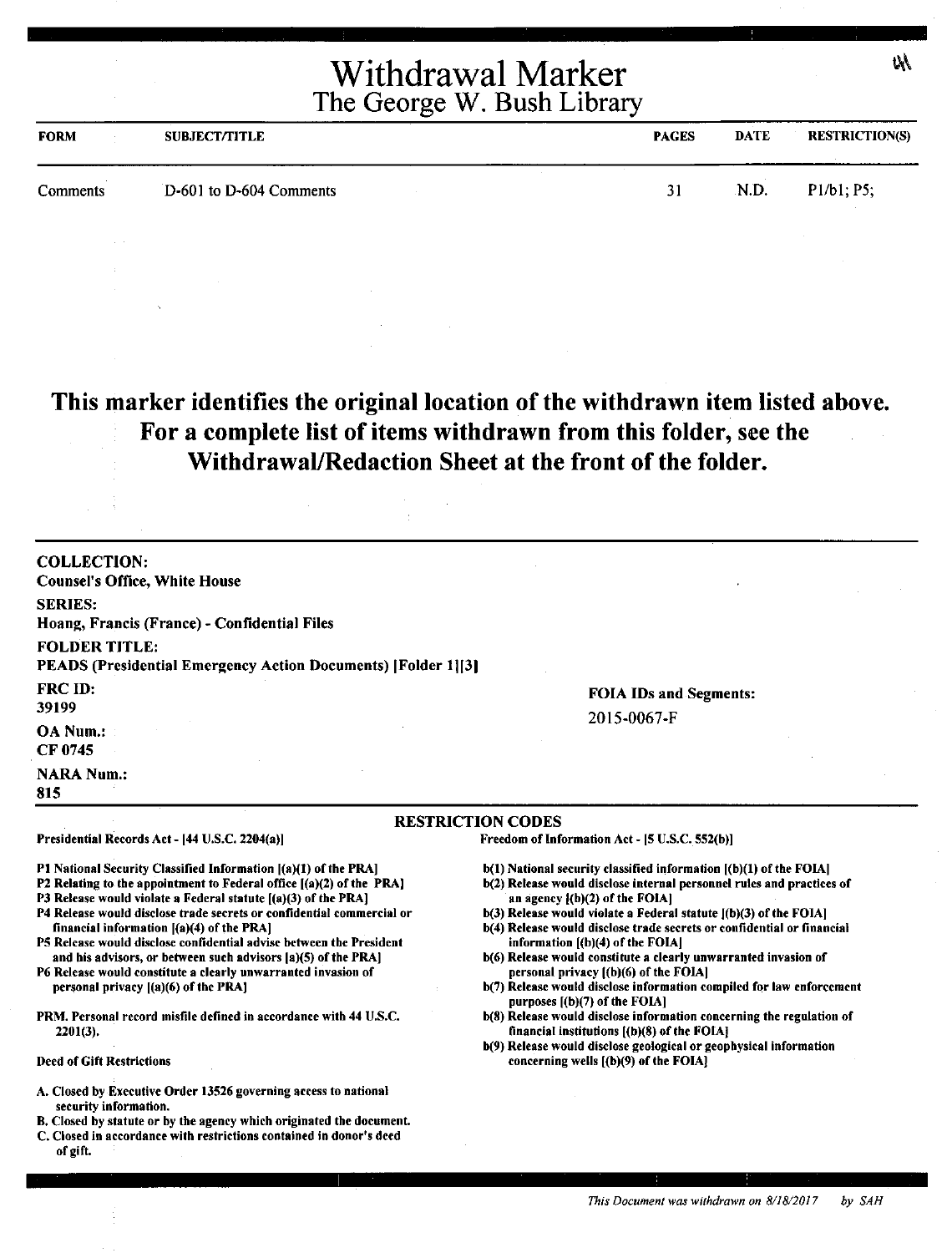| <b>FORM</b> | <b>SUBJECT/TITLE</b> |               | <b>PAGES</b> | <b>DATE</b> | <b>RESTRICTION(S)</b> |
|-------------|----------------------|---------------|--------------|-------------|-----------------------|
| Draft       | F-201 Summary        | $\sim$ $\sim$ |              | N.D.        | P1/b1; P5;            |
|             |                      |               |              |             | the con-              |

#### **This marker identifies the original location of the withdrawn item listed above. For a complete list of items withdrawn from this folder, see the Withdrawal/Redaction Sheet at the front of the folder.**

| <b>COLLECTION:</b><br><b>Counsel's Office, White House</b>                                                                                                                                                                                                                                                                                                                                                                                                                                                                                                                            |                                                                                                                                                                                                                                                                                                                                                                                                                                                                                                                                                                                         |
|---------------------------------------------------------------------------------------------------------------------------------------------------------------------------------------------------------------------------------------------------------------------------------------------------------------------------------------------------------------------------------------------------------------------------------------------------------------------------------------------------------------------------------------------------------------------------------------|-----------------------------------------------------------------------------------------------------------------------------------------------------------------------------------------------------------------------------------------------------------------------------------------------------------------------------------------------------------------------------------------------------------------------------------------------------------------------------------------------------------------------------------------------------------------------------------------|
| <b>SERIES:</b><br>Hoang, Francis (France) - Confidential Files                                                                                                                                                                                                                                                                                                                                                                                                                                                                                                                        |                                                                                                                                                                                                                                                                                                                                                                                                                                                                                                                                                                                         |
| <b>FOLDER TITLE:</b><br><b>PEADS (Presidential Emergency Action Documents) [Folder 1][3]</b>                                                                                                                                                                                                                                                                                                                                                                                                                                                                                          |                                                                                                                                                                                                                                                                                                                                                                                                                                                                                                                                                                                         |
| FRC ID:<br>39199                                                                                                                                                                                                                                                                                                                                                                                                                                                                                                                                                                      | <b>FOIA IDs and Segments:</b>                                                                                                                                                                                                                                                                                                                                                                                                                                                                                                                                                           |
| OA Num.:<br>CF 0745                                                                                                                                                                                                                                                                                                                                                                                                                                                                                                                                                                   | 2015-0067-F                                                                                                                                                                                                                                                                                                                                                                                                                                                                                                                                                                             |
| <b>NARA Num.:</b><br>815                                                                                                                                                                                                                                                                                                                                                                                                                                                                                                                                                              |                                                                                                                                                                                                                                                                                                                                                                                                                                                                                                                                                                                         |
|                                                                                                                                                                                                                                                                                                                                                                                                                                                                                                                                                                                       | <b>RESTRICTION CODES</b>                                                                                                                                                                                                                                                                                                                                                                                                                                                                                                                                                                |
| Presidential Records Act - [44 U.S.C. 2204(a)]                                                                                                                                                                                                                                                                                                                                                                                                                                                                                                                                        | Freedom of Information Act - [5 U.S.C. 552(b)]                                                                                                                                                                                                                                                                                                                                                                                                                                                                                                                                          |
| P1 National Security Classified Information [(a)(1) of the PRA]<br>P2 Relating to the appointment to Federal office [(a)(2) of the PRA]<br>P3 Release would violate a Federal statute [(a)(3) of the PRA]<br>P4 Release would disclose trade secrets or confidential commercial or<br>financial information $[(a)(4)$ of the PRA $]$<br>P5 Release would disclose confidential advise between the President<br>and his advisors, or between such advisors (a)(5) of the PRA]<br>P6 Release would constitute a clearly unwarranted invasion of<br>personal privacy [(a)(6) of the PRA] | b(1) National security classified information [(b)(1) of the FOIA]<br>b(2) Release would disclose internal personnel rules and practices of<br>an agency $[(b)(2)$ of the FOIA]<br>b(3) Release would violate a Federal statute ((b)(3) of the FOIA]<br>b(4) Release would disclose trade secrets or confidential or financial<br>information [(b)(4) of the FOIA]<br>b(6) Release would constitute a clearly unwarranted invasion of<br>personal privacy ((b)(6) of the FOIA]<br>b(7) Release would disclose information compiled for law enforcement<br>purposes [(b)(7) of the FOIA] |
| PRM. Personal record misfile defined in accordance with 44 U.S.C.<br>$2201(3)$ .                                                                                                                                                                                                                                                                                                                                                                                                                                                                                                      | b(8) Release would disclose information concerning the regulation of<br>financial institutions $[(b)(8)$ of the FOIA]<br>b(9) Release would disclose geological or geophysical information                                                                                                                                                                                                                                                                                                                                                                                              |
| <b>Deed of Gift Restrictions</b>                                                                                                                                                                                                                                                                                                                                                                                                                                                                                                                                                      | concerning wells [(b)(9) of the FOIA]                                                                                                                                                                                                                                                                                                                                                                                                                                                                                                                                                   |
| A. Closed by Executive Order 13526 governing access to national<br>security information.<br>B. Closed by statute or by the agency which originated the document.<br>C. Closed in accordance with restrictions contained in donor's deed<br>of gift.                                                                                                                                                                                                                                                                                                                                   |                                                                                                                                                                                                                                                                                                                                                                                                                                                                                                                                                                                         |

 $\mathbf{F}$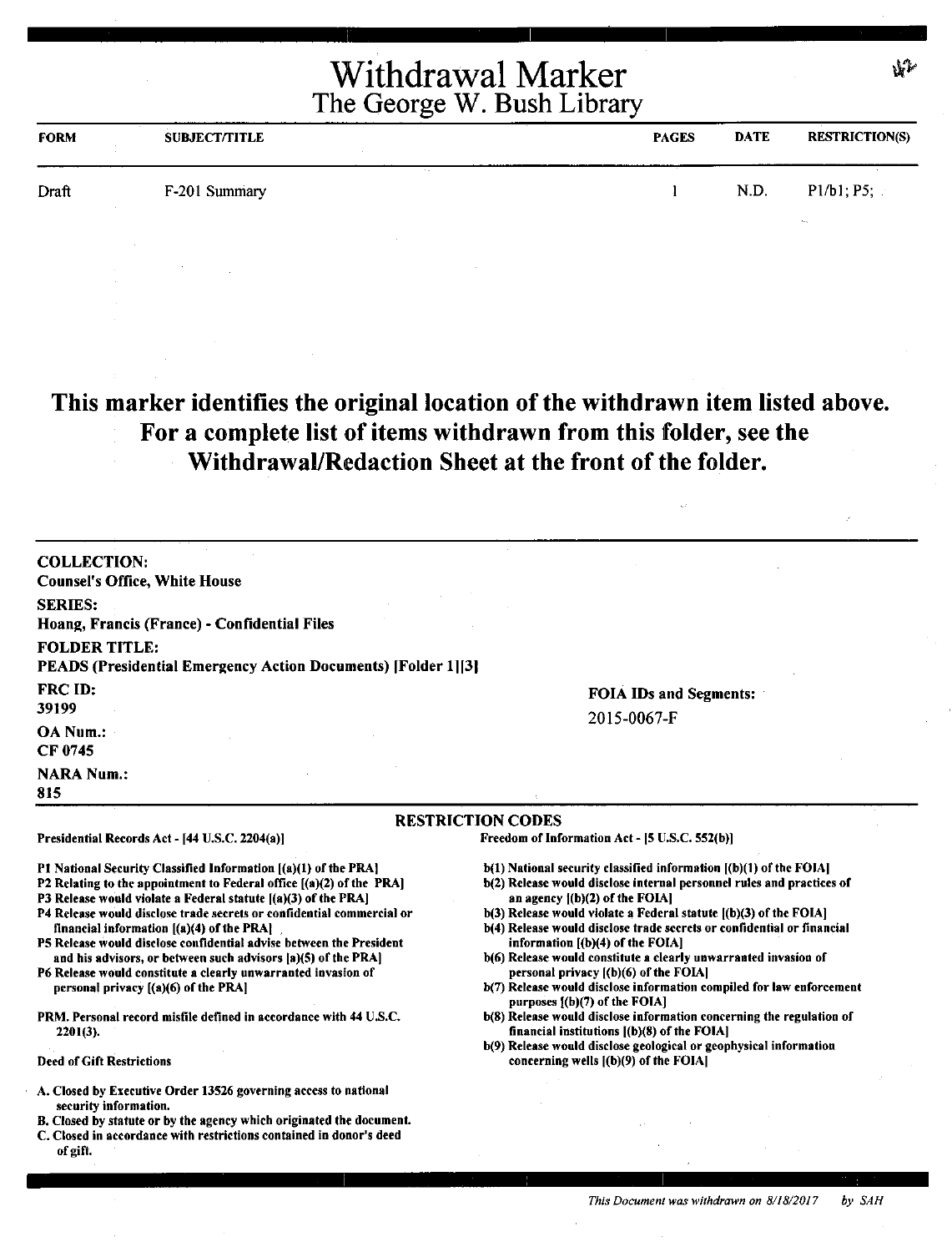| <b>FORM</b> | <b>SUBJECT/TITLE</b> | <b>PAGES</b> | <b>DATE</b> | <b>RESTRICTION(S)</b> |
|-------------|----------------------|--------------|-------------|-----------------------|
| Draft       | F-201 Proclamation   |              | N.D.        | P1/b1; P5;            |
|             |                      |              |             |                       |

#### **This marker identifies the original location of the withdrawn item listed above. For a complete list of items withdrawn from this folder, see the Withdrawal/Redaction Sheet at the front of the** folder.

| <b>COLLECTION:</b><br><b>Counsel's Office, White House</b>                                                                                                                                                                                                                                                                                                                                                                                                                                                                                                                                                                                                             |                                                                                                                                                                                                                                                                                                                                                                                                                                                                                                                                                                                                                                                                                                                       |
|------------------------------------------------------------------------------------------------------------------------------------------------------------------------------------------------------------------------------------------------------------------------------------------------------------------------------------------------------------------------------------------------------------------------------------------------------------------------------------------------------------------------------------------------------------------------------------------------------------------------------------------------------------------------|-----------------------------------------------------------------------------------------------------------------------------------------------------------------------------------------------------------------------------------------------------------------------------------------------------------------------------------------------------------------------------------------------------------------------------------------------------------------------------------------------------------------------------------------------------------------------------------------------------------------------------------------------------------------------------------------------------------------------|
| <b>SERIES:</b><br>Hoang, Francis (France) - Confidential Files                                                                                                                                                                                                                                                                                                                                                                                                                                                                                                                                                                                                         |                                                                                                                                                                                                                                                                                                                                                                                                                                                                                                                                                                                                                                                                                                                       |
| <b>FOLDER TITLE:</b><br>PEADS (Presidential Emergency Action Documents) [Folder 1][3]                                                                                                                                                                                                                                                                                                                                                                                                                                                                                                                                                                                  |                                                                                                                                                                                                                                                                                                                                                                                                                                                                                                                                                                                                                                                                                                                       |
| <b>FRC ID:</b><br>39199                                                                                                                                                                                                                                                                                                                                                                                                                                                                                                                                                                                                                                                | <b>FOIA IDs and Segments:</b><br>2015-0067-F                                                                                                                                                                                                                                                                                                                                                                                                                                                                                                                                                                                                                                                                          |
| OA Num.:<br>CF 0745                                                                                                                                                                                                                                                                                                                                                                                                                                                                                                                                                                                                                                                    |                                                                                                                                                                                                                                                                                                                                                                                                                                                                                                                                                                                                                                                                                                                       |
| <b>NARA Num.:</b><br>815                                                                                                                                                                                                                                                                                                                                                                                                                                                                                                                                                                                                                                               |                                                                                                                                                                                                                                                                                                                                                                                                                                                                                                                                                                                                                                                                                                                       |
|                                                                                                                                                                                                                                                                                                                                                                                                                                                                                                                                                                                                                                                                        | <b>RESTRICTION CODES</b>                                                                                                                                                                                                                                                                                                                                                                                                                                                                                                                                                                                                                                                                                              |
| Presidential Records Act - [44 U.S.C. 2204(a)]                                                                                                                                                                                                                                                                                                                                                                                                                                                                                                                                                                                                                         | Freedom of Information Act - [5 U.S.C. 552(b)]                                                                                                                                                                                                                                                                                                                                                                                                                                                                                                                                                                                                                                                                        |
| P1 National Security Classified Information {(a)(1) of the PRA]<br>P2 Relating to the appointment to Federal office [(a)(2) of the PRA]<br>P3 Release would violate a Federal statute $(a)(3)$ of the PRA]<br>P4 Release would disclose trade secrets or confidential commercial or<br>financial information [(a)(4) of the PRA]<br>P5 Release would disclose confidential advise between the President<br>and his advisors, or between such advisors [a)(5) of the PRA]<br>P6 Release would constitute a clearly unwarranted invasion of<br>personal privacy $[(a)(6)$ of the PRA<br>PRM. Personal record misfile defined in accordance with 44 U.S.C.<br>$2201(3)$ . | $b(1)$ National security classified information $(0)(1)$ of the FOIA]<br>b(2) Release would disclose internal personnel rules and practices of<br>an agency $[(b)(2)$ of the FOIA]<br>b(3) Release would violate a Federal statute [(b)(3) of the FOIA]<br>b(4) Release would disclose trade secrets or confidential or financial<br>information $[(b)(4)$ of the FOIA]<br>b(6) Release would constitute a clearly unwarranted invasion of<br>personal privacy [(b)(6) of the FOIA]<br>b(7) Release would disclose information compiled for law enforcement<br>purposes $[(b)(7)$ of the FOIA]<br>b(8) Release would disclose information concerning the regulation of<br>financial institutions [(b)(8) of the FOIA] |
| <b>Deed of Gift Restrictions</b>                                                                                                                                                                                                                                                                                                                                                                                                                                                                                                                                                                                                                                       | b(9) Release would disclose geological or geophysical information<br>concerning wells $($ b $)(9)$ of the FOIA $]$                                                                                                                                                                                                                                                                                                                                                                                                                                                                                                                                                                                                    |
| A. Closed by Executive Order 13526 governing access to national<br>security information.<br>B. Closed by statute or by the agency which originated the document.<br>C. Closed in accordance with restrictions contained in donor's deed<br>of gift.                                                                                                                                                                                                                                                                                                                                                                                                                    |                                                                                                                                                                                                                                                                                                                                                                                                                                                                                                                                                                                                                                                                                                                       |

 $42$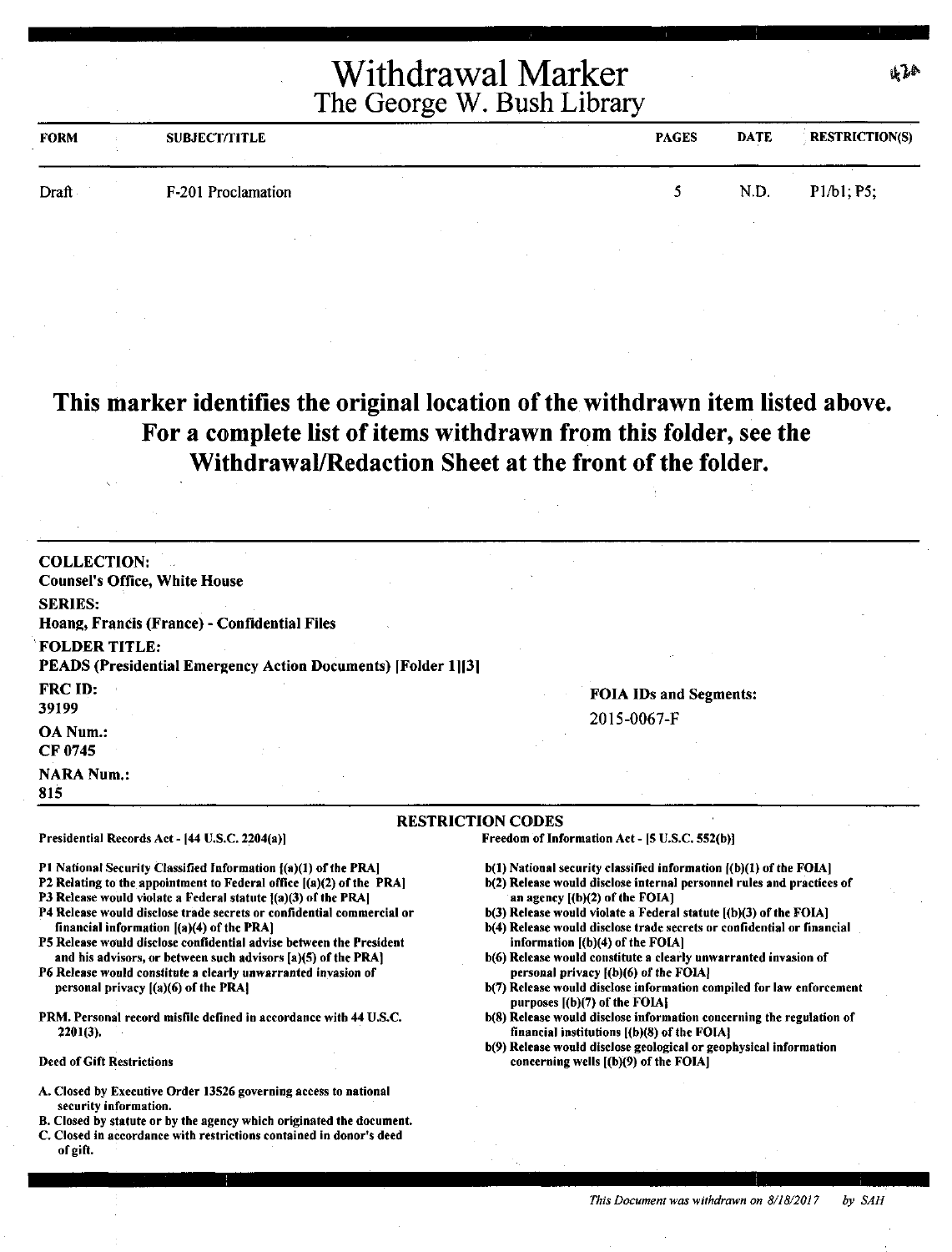| <b>FORM</b> | <b>SUBJECT/TITLE</b> | <b>PAGES</b> | <b>DATE</b> | <b>RESTRICTION(S)</b> |
|-------------|----------------------|--------------|-------------|-----------------------|
| Draft       | F-201 Comments       |              | N.D.        | P1/b1; P5;            |
|             |                      |              |             |                       |

#### **This marker identifies the original location of the withdrawn item listed above. For a complete list of items withdrawn from this folder, see the WithdrawaVRedaction Sheet at the front of the folder.**

| <b>COLLECTION:</b><br><b>Counsel's Office, White House</b>                                                                                                                                                                                                                                                                                                                                                                                                                                                                                                                         |                                                                                                                                                                                                                                                                                                                                                                                                                                                                                                                                                                                           |
|------------------------------------------------------------------------------------------------------------------------------------------------------------------------------------------------------------------------------------------------------------------------------------------------------------------------------------------------------------------------------------------------------------------------------------------------------------------------------------------------------------------------------------------------------------------------------------|-------------------------------------------------------------------------------------------------------------------------------------------------------------------------------------------------------------------------------------------------------------------------------------------------------------------------------------------------------------------------------------------------------------------------------------------------------------------------------------------------------------------------------------------------------------------------------------------|
| <b>SERIES:</b><br>Hoang, Francis (France) - Confidential Files                                                                                                                                                                                                                                                                                                                                                                                                                                                                                                                     |                                                                                                                                                                                                                                                                                                                                                                                                                                                                                                                                                                                           |
| <b>FOLDER TITLE:</b><br>PEADS (Presidential Emergency Action Documents) [Folder 1][3]                                                                                                                                                                                                                                                                                                                                                                                                                                                                                              |                                                                                                                                                                                                                                                                                                                                                                                                                                                                                                                                                                                           |
| FRC ID:<br>39199                                                                                                                                                                                                                                                                                                                                                                                                                                                                                                                                                                   | <b>FOIA IDs and Segments:</b>                                                                                                                                                                                                                                                                                                                                                                                                                                                                                                                                                             |
| <b>OA Num.:</b><br>CF 0745                                                                                                                                                                                                                                                                                                                                                                                                                                                                                                                                                         | 2015-0067-F                                                                                                                                                                                                                                                                                                                                                                                                                                                                                                                                                                               |
| <b>NARA Num.:</b><br>815                                                                                                                                                                                                                                                                                                                                                                                                                                                                                                                                                           |                                                                                                                                                                                                                                                                                                                                                                                                                                                                                                                                                                                           |
|                                                                                                                                                                                                                                                                                                                                                                                                                                                                                                                                                                                    | <b>RESTRICTION CODES</b>                                                                                                                                                                                                                                                                                                                                                                                                                                                                                                                                                                  |
| Presidential Records Act - [44 U.S.C. 2204(a)]                                                                                                                                                                                                                                                                                                                                                                                                                                                                                                                                     | Freedom of Information Act - [5 U.S.C. 552(b)]                                                                                                                                                                                                                                                                                                                                                                                                                                                                                                                                            |
| P1 National Security Classified Information [(a)(1) of the PRA]<br>P2 Relating to the appointment to Federal office [(a)(2) of the PRA]<br>P3 Release would violate a Federal statute [(a)(3) of the PRA]<br>P4 Release would disclose trade secrets or confidential commercial or<br>financial information [(a)(4) of the PRA]<br>P5 Release would disclose confidential advise between the President<br>and his advisors, or between such advisors [a)(5) of the PRA]<br>P6 Release would constitute a clearly unwarranted invasion of<br>personal privacy $[(a)(6)$ of the PRA] | b(1) National security classified information [(b)(1) of the FOIA]<br>b(2) Release would disclose internal personnel rules and practices of<br>an agency $ (b)(2)$ of the FOIA<br>$b(3)$ Release would violate a Federal statute $(a)(3)$ of the FOIA.<br>b(4) Release would disclose trade secrets or confidential or financial<br>information ((b)(4) of the FOIA]<br>b(6) Release would constitute a clearly unwarranted invasion of<br>personal privacy [(b)(6) of the FOIA]<br>b(7) Release would disclose information compiled for law enforcement<br>purposes [(b)(7) of the FOIA] |
| PRM. Personal record misfile defined in accordance with 44 U.S.C.<br>$2201(3)$ .                                                                                                                                                                                                                                                                                                                                                                                                                                                                                                   | b(8) Release would disclose information concerning the regulation of<br>financial institutions ((b)(8) of the FOIA]<br>b(9) Release would disclose geological or geophysical information                                                                                                                                                                                                                                                                                                                                                                                                  |
| <b>Deed of Gift Restrictions</b>                                                                                                                                                                                                                                                                                                                                                                                                                                                                                                                                                   | concerning wells [(b)(9) of the FOIA]                                                                                                                                                                                                                                                                                                                                                                                                                                                                                                                                                     |
| A. Closed by Executive Order 13526 governing access to national<br>security information.<br>B. Closed by statute or by the agency which originated the document.<br>C. Closed in accordance with restrictions contained in donor's deed<br>of gift.                                                                                                                                                                                                                                                                                                                                |                                                                                                                                                                                                                                                                                                                                                                                                                                                                                                                                                                                           |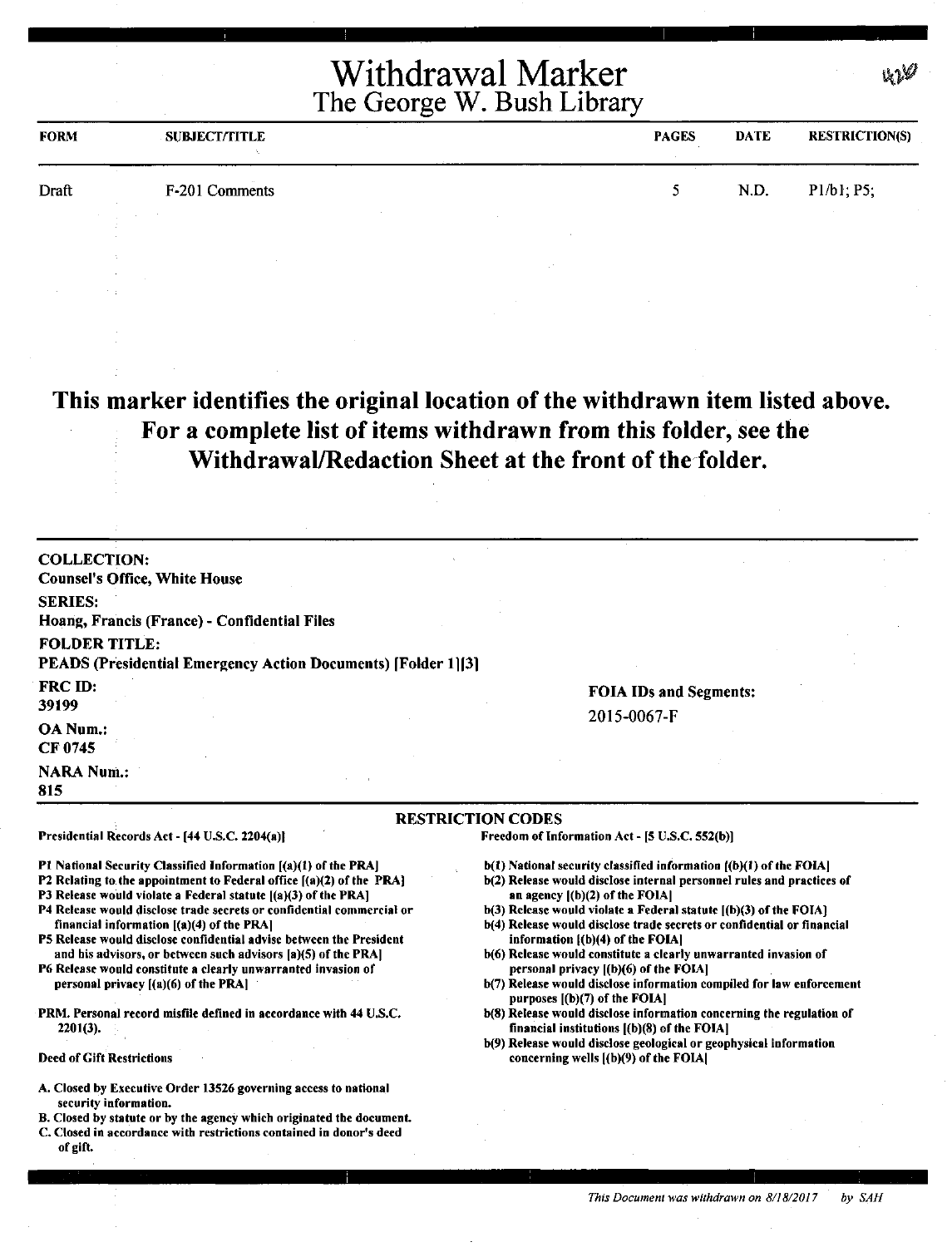| <b>FORM</b> | <b>SUBJECT/TITLE</b> | <b>PAGES</b> | <b>DATE</b> | <b>RESTRICTION(S)</b> |
|-------------|----------------------|--------------|-------------|-----------------------|
| Report      | F-202 Summary        |              | N.D.        | P1/b1; P5;            |
|             |                      |              |             |                       |

#### **This marker identifies the original location of the withdrawn item listed above. For a complete list of items withdrawn from this folder, see the WithdrawaVRedaction Sheet at the front of the folder.**

| <b>COLLECTION:</b>                                                                                                                                                                                                                                                                                                                                                                                                                                                                                                                                                                                                                                                      |                                                                                                                                                                                                                                                                                                                                                                                                                                                                                                                                                                                                                                                                                                                  |  |
|-------------------------------------------------------------------------------------------------------------------------------------------------------------------------------------------------------------------------------------------------------------------------------------------------------------------------------------------------------------------------------------------------------------------------------------------------------------------------------------------------------------------------------------------------------------------------------------------------------------------------------------------------------------------------|------------------------------------------------------------------------------------------------------------------------------------------------------------------------------------------------------------------------------------------------------------------------------------------------------------------------------------------------------------------------------------------------------------------------------------------------------------------------------------------------------------------------------------------------------------------------------------------------------------------------------------------------------------------------------------------------------------------|--|
| <b>Counsel's Office, White House</b>                                                                                                                                                                                                                                                                                                                                                                                                                                                                                                                                                                                                                                    |                                                                                                                                                                                                                                                                                                                                                                                                                                                                                                                                                                                                                                                                                                                  |  |
| <b>SERIES:</b>                                                                                                                                                                                                                                                                                                                                                                                                                                                                                                                                                                                                                                                          |                                                                                                                                                                                                                                                                                                                                                                                                                                                                                                                                                                                                                                                                                                                  |  |
| Hoang, Francis (France) - Confidential Files                                                                                                                                                                                                                                                                                                                                                                                                                                                                                                                                                                                                                            |                                                                                                                                                                                                                                                                                                                                                                                                                                                                                                                                                                                                                                                                                                                  |  |
| <b>FOLDER TITLE:</b><br>PEADS (Presidential Emergency Action Documents) [Folder 1][3]                                                                                                                                                                                                                                                                                                                                                                                                                                                                                                                                                                                   |                                                                                                                                                                                                                                                                                                                                                                                                                                                                                                                                                                                                                                                                                                                  |  |
| FRC ID:<br>39199                                                                                                                                                                                                                                                                                                                                                                                                                                                                                                                                                                                                                                                        | <b>FOIA IDs and Segments:</b><br>2015-0067-F                                                                                                                                                                                                                                                                                                                                                                                                                                                                                                                                                                                                                                                                     |  |
| OA Num.:<br>CF 0745                                                                                                                                                                                                                                                                                                                                                                                                                                                                                                                                                                                                                                                     |                                                                                                                                                                                                                                                                                                                                                                                                                                                                                                                                                                                                                                                                                                                  |  |
| <b>NARA Num.:</b><br>815                                                                                                                                                                                                                                                                                                                                                                                                                                                                                                                                                                                                                                                |                                                                                                                                                                                                                                                                                                                                                                                                                                                                                                                                                                                                                                                                                                                  |  |
|                                                                                                                                                                                                                                                                                                                                                                                                                                                                                                                                                                                                                                                                         | <b>RESTRICTION CODES</b>                                                                                                                                                                                                                                                                                                                                                                                                                                                                                                                                                                                                                                                                                         |  |
| Presidential Records Act - [44 U.S.C. 2204(a)]                                                                                                                                                                                                                                                                                                                                                                                                                                                                                                                                                                                                                          | Freedom of Information Act - [5 U.S.C. 552(b)]                                                                                                                                                                                                                                                                                                                                                                                                                                                                                                                                                                                                                                                                   |  |
| P1 National Security Classified Information [(a)(1) of the PRA]<br>P2 Relating to the appointment to Federal office [(a)(2) of the PRA]<br>P3 Release would violate a Federal statute [(a)(3) of the PRA]<br>P4 Release would disclose trade secrets or confidential commercial or<br>financial information $[(a)(4)$ of the PRA]<br>P5 Release would disclose confidential advise between the President<br>and his advisors, or between such advisors (a)(5) of the PRA]<br>P6 Release would constitute a clearly unwarranted invasion of<br>personal privacy $[(a)(6)$ of the PRA<br>PRM. Personal record misfile defined in accordance with 44 U.S.C.<br>$2201(3)$ . | b(1) National security classified information [(b)(1) of the FOIA]<br>b(2) Release would disclose internal personnel rules and practices of<br>an agency $[(b)(2)$ of the FOIA]<br>b(3) Release would violate a Federal statute [(b)(3) of the FOIA]<br>b(4) Release would disclose trade secrets or confidential or financial<br>information $ (b)(4)$ of the FOIA]<br>b(6) Release would constitute a clearly unwarranted invasion of<br>personal privacy [(b)(6) of the FOIA]<br>b(7) Release would disclose information compiled for law enforcement<br>purposes [(b)(7) of the FOIA]<br>b(8) Release would disclose information concerning the regulation of<br>financial institutions [(b)(8) of the FOIA] |  |
| <b>Deed of Gift Restrictions</b>                                                                                                                                                                                                                                                                                                                                                                                                                                                                                                                                                                                                                                        | b(9) Release would disclose geological or geophysical information<br>concerning wells [(b)(9) of the FOIA]                                                                                                                                                                                                                                                                                                                                                                                                                                                                                                                                                                                                       |  |
| A. Closed by Executive Order 13526 governing access to national                                                                                                                                                                                                                                                                                                                                                                                                                                                                                                                                                                                                         |                                                                                                                                                                                                                                                                                                                                                                                                                                                                                                                                                                                                                                                                                                                  |  |

security information.

of gift.

B. Closed by statute or by the agency which originated the document. C. Closed in accordance with restrictions contained in donor's deed

いろ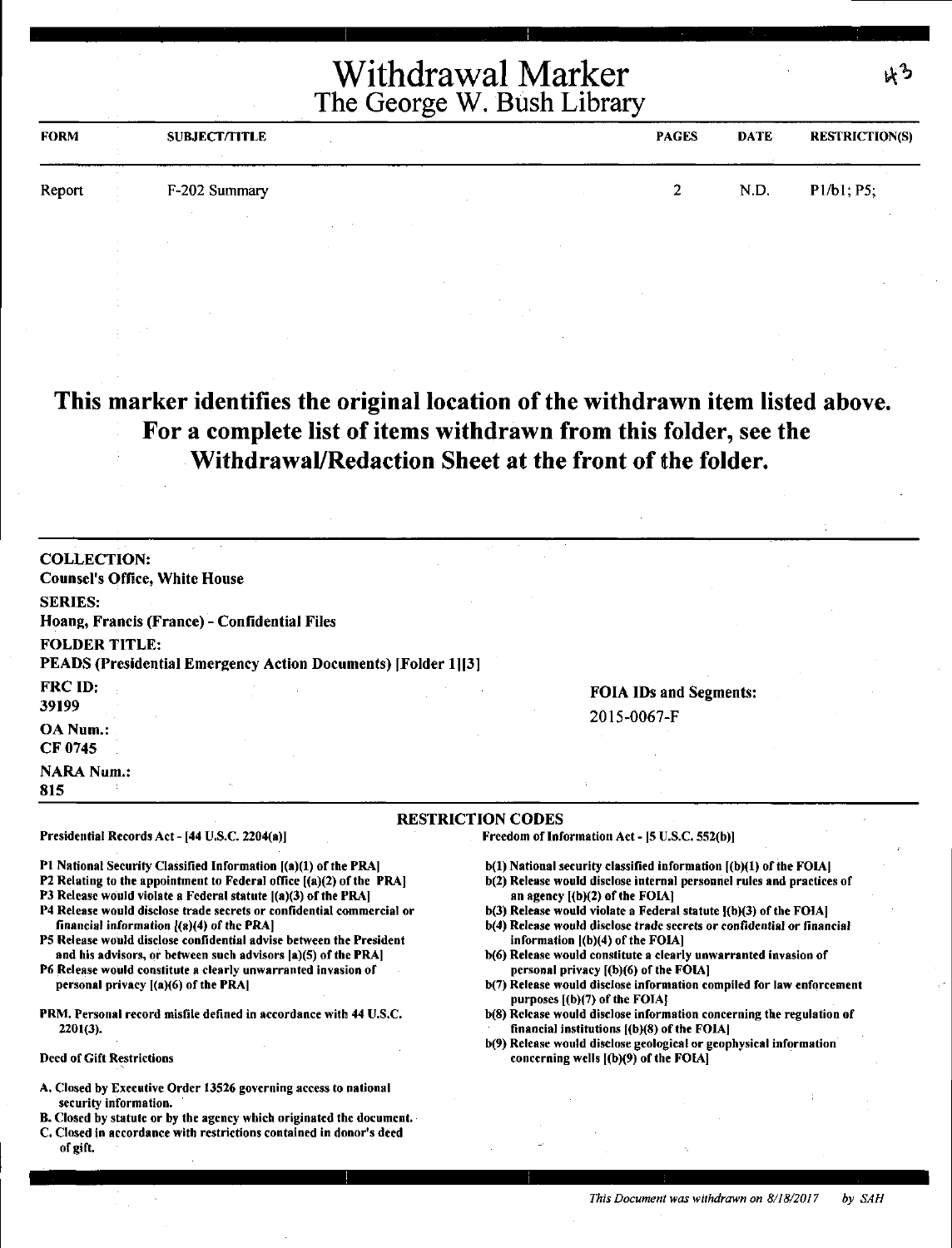| <b>FORM</b> | <b>SUBJECT/TITLE</b> |  | <b>PAGES</b> | <b>DATE</b> | <b>RESTRICTION(S)</b> |
|-------------|----------------------|--|--------------|-------------|-----------------------|
| Draft       | F-202 Proclamation   |  | ↖            | N.D.        | P1/b1; P5;            |
|             |                      |  |              |             |                       |

#### **This marker identifies the original location of the withdrawn item listed above. For a complete list of items withdrawn from this folder, see the Withdrawal/Redaction Sheet at the front of the folder.**

| <b>COLLECTION:</b><br><b>Counsel's Office, White House</b>                                                                                                                                                                                                                                                                                                                                                                                                                                                                                                                                                                                                                                                |                                                                                                                                                                                                                                                                                                                                                                                                                                                                                                                                                                                                                                                                                                                                                                                                                                               |  |  |
|-----------------------------------------------------------------------------------------------------------------------------------------------------------------------------------------------------------------------------------------------------------------------------------------------------------------------------------------------------------------------------------------------------------------------------------------------------------------------------------------------------------------------------------------------------------------------------------------------------------------------------------------------------------------------------------------------------------|-----------------------------------------------------------------------------------------------------------------------------------------------------------------------------------------------------------------------------------------------------------------------------------------------------------------------------------------------------------------------------------------------------------------------------------------------------------------------------------------------------------------------------------------------------------------------------------------------------------------------------------------------------------------------------------------------------------------------------------------------------------------------------------------------------------------------------------------------|--|--|
| <b>SERIES:</b><br>Hoang, Francis (France) - Confidential Files                                                                                                                                                                                                                                                                                                                                                                                                                                                                                                                                                                                                                                            |                                                                                                                                                                                                                                                                                                                                                                                                                                                                                                                                                                                                                                                                                                                                                                                                                                               |  |  |
| <b>FOLDER TITLE:</b><br>PEADS (Presidential Emergency Action Documents) [Folder 1][3]                                                                                                                                                                                                                                                                                                                                                                                                                                                                                                                                                                                                                     |                                                                                                                                                                                                                                                                                                                                                                                                                                                                                                                                                                                                                                                                                                                                                                                                                                               |  |  |
| FRC ID:<br>39199                                                                                                                                                                                                                                                                                                                                                                                                                                                                                                                                                                                                                                                                                          | <b>FOIA IDs and Segments:</b>                                                                                                                                                                                                                                                                                                                                                                                                                                                                                                                                                                                                                                                                                                                                                                                                                 |  |  |
| OA Num.:<br>CF 0745                                                                                                                                                                                                                                                                                                                                                                                                                                                                                                                                                                                                                                                                                       | 2015-0067-F                                                                                                                                                                                                                                                                                                                                                                                                                                                                                                                                                                                                                                                                                                                                                                                                                                   |  |  |
| <b>NARA Num.:</b><br>815                                                                                                                                                                                                                                                                                                                                                                                                                                                                                                                                                                                                                                                                                  |                                                                                                                                                                                                                                                                                                                                                                                                                                                                                                                                                                                                                                                                                                                                                                                                                                               |  |  |
|                                                                                                                                                                                                                                                                                                                                                                                                                                                                                                                                                                                                                                                                                                           | <b>RESTRICTION CODES</b>                                                                                                                                                                                                                                                                                                                                                                                                                                                                                                                                                                                                                                                                                                                                                                                                                      |  |  |
| Presidential Records Act - [44 U.S.C. 2204(a)]                                                                                                                                                                                                                                                                                                                                                                                                                                                                                                                                                                                                                                                            | Freedom of Information Act - [5 U.S.C. 552(b)]                                                                                                                                                                                                                                                                                                                                                                                                                                                                                                                                                                                                                                                                                                                                                                                                |  |  |
| P1 National Security Classified Information [(a)(1) of the PRA]<br>P2 Relating to the appointment to Federal office [(a)(2) of the PRA]<br>P3 Release would violate a Federal statute [(a)(3) of the PRA]<br>P4 Release would disclose trade secrets or confidential commercial or<br>financial information [(a)(4) of the PRA]<br>P5 Release would disclose confidential advise between the President<br>and his advisors, or between such advisors [a](5) of the PRA]<br>P6 Release would constitute a clearly unwarranted invasion of<br>personal privacy $[(a)(6)$ of the PRA<br>PRM. Personal record misfile defined in accordance with 44 U.S.C.<br>$2201(3)$ .<br><b>Deed of Gift Restrictions</b> | $b(1)$ National security classified information $[(b)(1)$ of the FOIA]<br>b(2) Release would disclose internal personnel rules and practices of<br>an agency $[(b)(2)$ of the FOIA]<br>$b(3)$ Release would violate a Federal statute $(6)(3)$ of the FOIA<br>b(4) Release would disclose trade secrets or confidential or financial<br>information $[(b)(4)$ of the FOIA]<br>b(6) Release would constitute a clearly unwarranted invasion of<br>personal privacy [(b)(6) of the FOIA]<br>b(7) Release would disclose information compiled for law enforcement<br>purposes $[(b)(7)$ of the FOIA]<br>b(8) Release would disclose information concerning the regulation of<br>financial institutions $[(b)(8)$ of the FOIA]<br>b(9) Release would disclose geological or geophysical information<br>concerning wells $[(b)(9)$ of the FOIA $]$ |  |  |
| A. Closed by Executive Order 13526 governing access to national                                                                                                                                                                                                                                                                                                                                                                                                                                                                                                                                                                                                                                           |                                                                                                                                                                                                                                                                                                                                                                                                                                                                                                                                                                                                                                                                                                                                                                                                                                               |  |  |
| security information.                                                                                                                                                                                                                                                                                                                                                                                                                                                                                                                                                                                                                                                                                     |                                                                                                                                                                                                                                                                                                                                                                                                                                                                                                                                                                                                                                                                                                                                                                                                                                               |  |  |
| B. Closed by statute or by the agency which originated the document.<br>C. Closed in accordance with restrictions contained in donor's deed                                                                                                                                                                                                                                                                                                                                                                                                                                                                                                                                                               |                                                                                                                                                                                                                                                                                                                                                                                                                                                                                                                                                                                                                                                                                                                                                                                                                                               |  |  |

of gift.

 $u^{3k}$